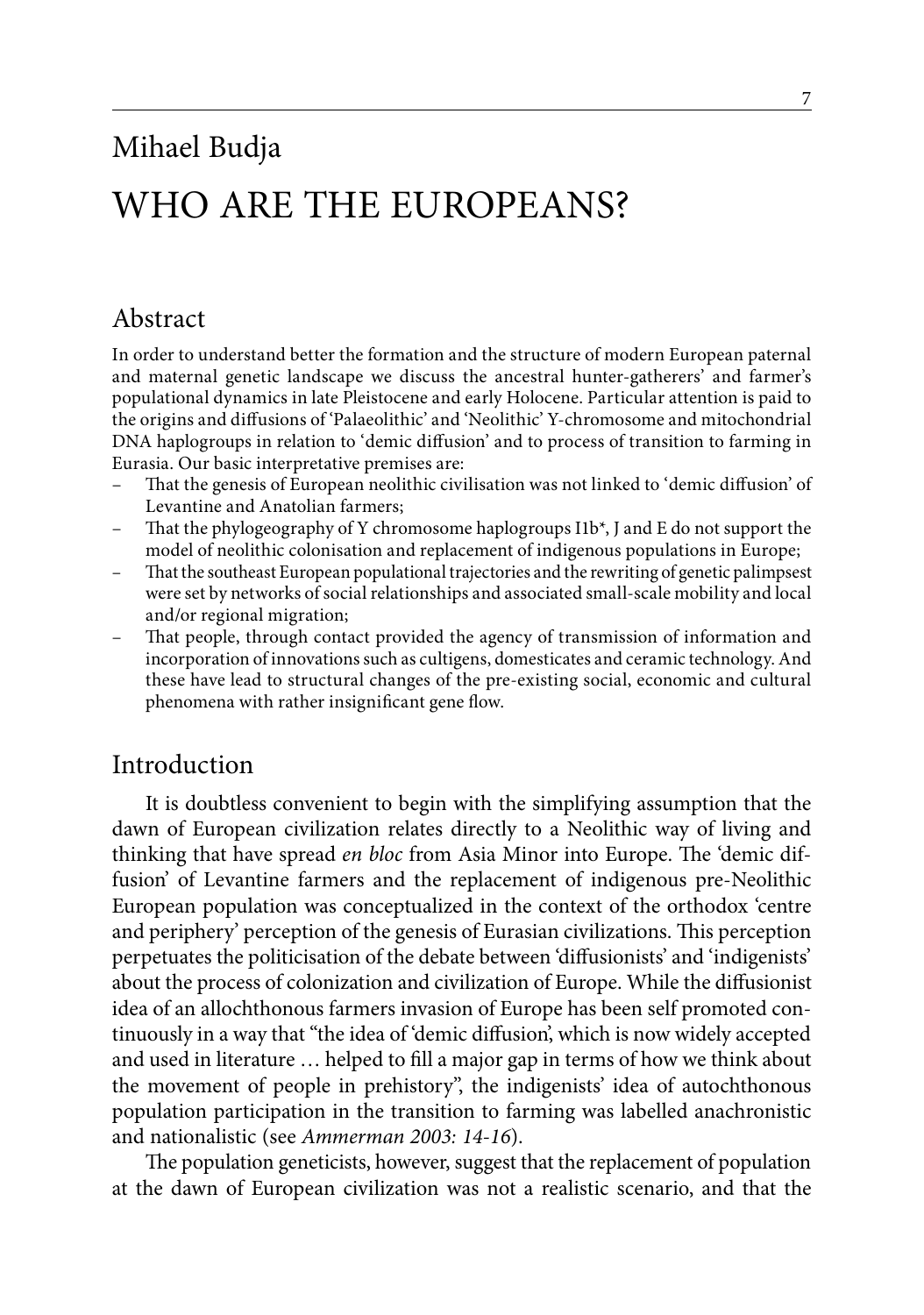participation of autochthonous European hunter-gatherers' populations in the creation of the European maternal and paternal genetic landscape of modern population was much greater then the allochthonous near-eastern farmers' population.

Jacques Cauvin (*1978: 134; 2000: 22–29, 204–205, 207–208*) suggested that the use of clay as a building material and fired-clay figurines were markers of the new religion and ideology - a powerful force which made possible the transition to the Neolithic and to farming way of life, which 'very quickly revealed itself to be expansionist'. He thought he had found the reason villagers outside the Levant did not develop subsistence production for themselves. They supposedly did not adopt the 'humanisation' of art and related new divinities that could have stimulated the necessary energy to develop a new type of palaeo-economy. The Europe in this interpretative scenario thus could not become Neolithicised and civilized until the farmers and the ceramic figurines and vessels had reached the Balkans. It is broadly accepted, indeed, that ceramic female figurines appeared along with the beginning of cereal cultivation in Pre-Pottery Neolithic A in the Levant, and that all the gender and the symbolic attributes were visualised at that time, and as such incorporated a millennia latter in the 'new materiality' that defines the European Neolithic. The hypothesis is based on the assumption that Neolithic colonisers, when crossing the border between the Levant and Europe, brought in their most valuable objects, techniques, symbols and language(s).

We pointed out recently that diverse forms of ceramic technology had been 'inhabited' into the agency of Eurasian hunter-gatherers long before the emergence of farming economy and sedentary social structures appeared (see *Budja 2005; 2006*).

# The archaeogenesis of modern European populational palimpsest

Fortytwo years ago, two paradigmatic works coincidentally appeared in the same year. Robert Rodden (*1965: 86*) formulated a list of farmers' settlements and artefact sets in southeastern Europe and the Near East, emphasising that, because of similar economic, technological and symbolic features the former was 'not peripheral to the region within which the Neolithic revolution began, but was an integral part of it'. Grahame Clark (*1965a; 1965b*) presented the results of 'a pure scientific approach in chronological determination of the expansion of farming culture', which was based on the radiocarbon dating 'of materials from the actual settlements of the prehistoric cultivators themselves'. The decreasing values of uncalibrated radiocarbon dates that appeared to be arranged in a southeast-northwest cline he described, on contrary, as 'the gradual spread of farming culture and the Neolithic way of life from the Near East over Europe'.

The same cline of radiocarbon dates and related, supposedly initial Neolithic settlements dispersal, six years later Ammerman and Cavalli-Sforza (*1971; 1984*)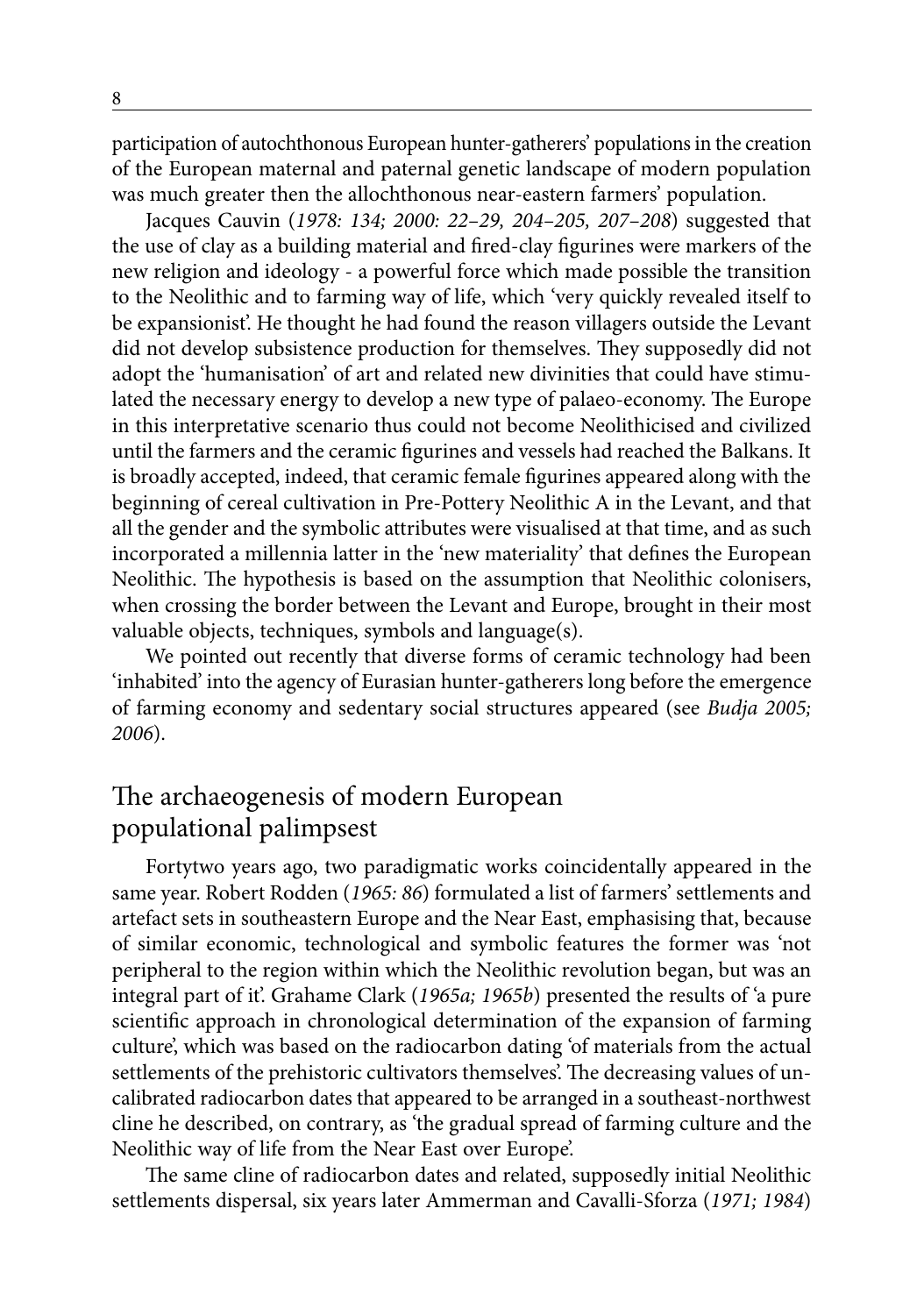saw as the marker of 'demic diffusion'. In the time-space-transgressive settlement pattern they recognized the continuous displacements of farmers at an average of 1 km per year. The rate of displacement was calculated by the ratio between the time of departure from the Levant (Jericho was used as the starting point of diffusion), time of arrival in Europe, and the geographical distance between the two. There was not very much attention devoted to the discrepancy between the rates of advance of farmers on the continental and regional levels. Along with a continental average of 1.08 km/per year for 'all of Europe', the most extreme regional rates of 0.70 for 'Balkans' and 5.59 for 'Bandkeramik' were suggested. The authors believed, however, that such an 'average constant rate of diffusion' must have been driven by permanent population growth, and that the continuous waves of population expansion must have been distinct from 'cultural diffusion'. While in 'demic diffusion', a movement in a radial expansion of populations, farmers themselves caused the spread of agriculture; in 'cultural diffusion' it was spread by the transmission of farming techniques. The population growth was explained as the result of surpluses and storage in farming societies, which allowed the carrying capacity of the land to rise.

Marina Gkiasta and her colleagues recalculated the mean rate of spread in Europe by linear regression analyses of calibrated radiocarbon dates, and produced results similar (1.3 km per year) to those of Ammerman and Cavalli-Sforza. But when all calibrated date distributions are used to show the spread, the pattern is far less obvious, and a clear co-occurrence of hunter-gatherers' and farmers' sites was shown within the southeast European regions (*Gkiasta et al. 2003*).

Menozzi, Piazza and Cavalli-Sforza (*1978; Cavalli-Sforza, Menozzi and Piazza, 1994;* see also *Ammerman and Cavalli-Sforza 1984*) seven years later, for the first time postulated that 'demic diffusion' and the replacement of indigenous European population are genetically and archaeologically grounded in the resemblance of a southeast-northwest gradient of the first principal component of 95 gene frequencies of 'classic' non-DNA marker dispersal (allele frequencies for blood groups, the tissue antigen HLA system, and some enzymes) and the gradual farming settlement distribution as measured by radiocarbon dates.

From this point onwards, interpretations of the processes of Neolithisation and transition to farming in Europe were dominated by concepts of permanent population growth and subsequent 'demic diffusion' taking over new lands. While at interregional level the macro model of 'wave of advance' has been applied, the micro models of 'availability', 'leapfrog' and 'saltatory' jumps from one suitable environment to another, 'pioneer' and 'insular' colonization were suggested for regional and local levels (*Zvelebil and Rowley-Conwy 1984; Zvelebil and Lillie 2000: 62;* see also *Zvelebil 2005; Zilhão 1993: 37; 2001; van Andel and Runnels 1995; Perlès 2001: 62; 2003*).

It is noteworthy that over the same period Colin Renfrew (*1987: 169-170, Fig. 7.9*), working on the arrival of a Proto-Indo-European language in Europe with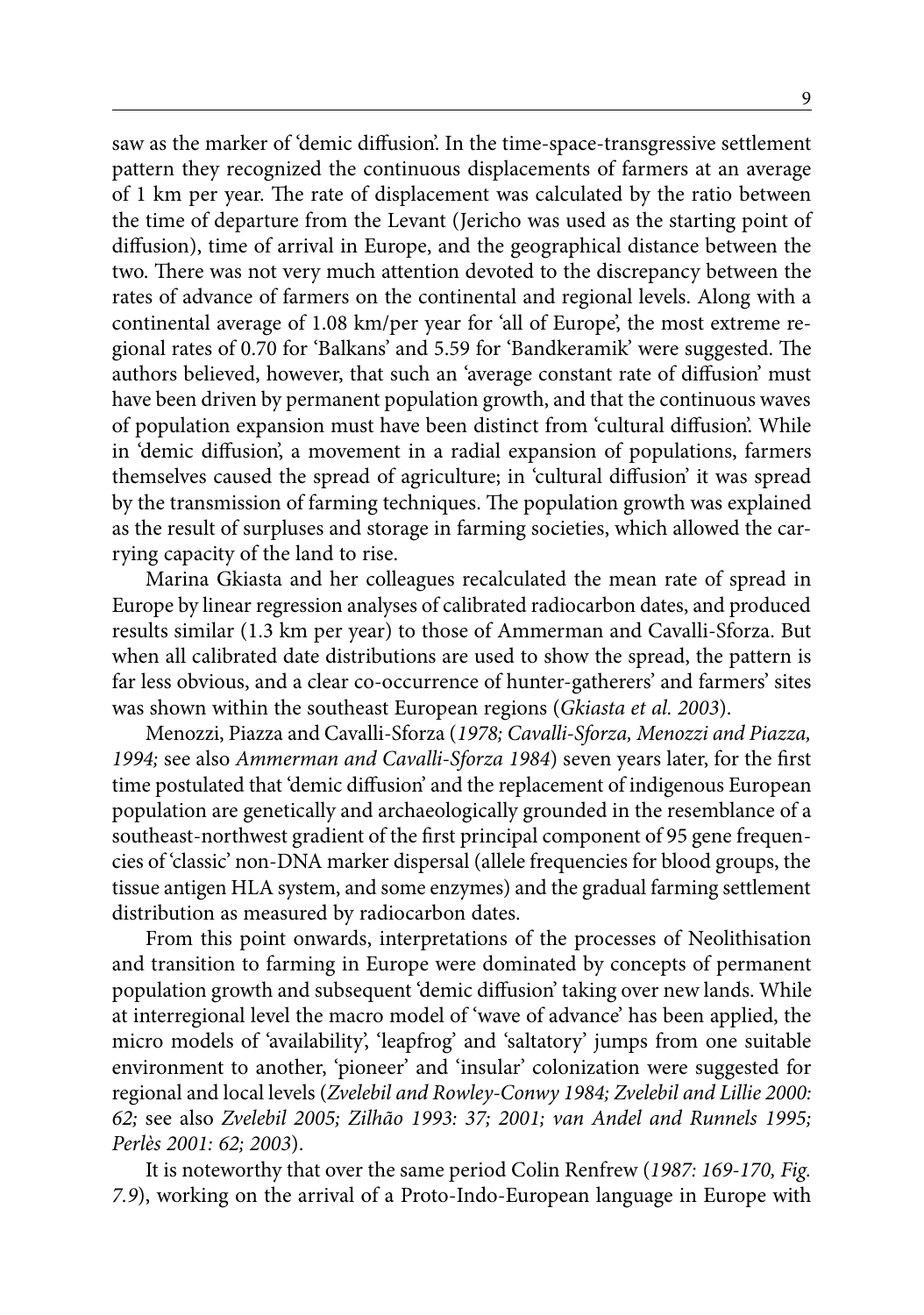the arrival of farmers, objectified 'demic diffusion' archaeologically through the catalogue of artefacts and symbols attached to Rodden's map twelve years earlier. He has reinterpreted the Eurasian artefact distribution in a very simplistic manner. The map has become soon an icon perpetuating the legitimacy of both 'demic diffusion', and 'great exodus', in which Levantine and Anatolian farmers carried with them all the features of their cultures but, paradoxically, not the central authority and symbolic representations that maintained this power (*Özdoğan 1997: 16-17; Perlès 2005: 276-278, Table 1*).

# The mtDNA and Y-chromosome haplogroups and the 'demic diffusion'

The map of the first 'principal components' in classical marker frequency dispersal across Europe and the Near East (*Menozzi, Piazza and Cavalli-Sforza 1978*) has perpetuated the legitimacy of Neolithic ancestry for modern Europeans, and the question 'who are the Europeans?' that Alberto Piazza (*1993*) addressed in this context was not at all rhetorical. The Near East was recognized as an ancestral homeland for the people who now live in Europe. The elimination of the European Mesolithic population was supposed, despite only a 27% total variation in 'classical marker' frequencies attributed to Neolithic populations across the Europe. The assumption driven by population geneticists that there was no genetic interaction between hunter-gatherers and farmers was broadly accepted (*Cavalli-Sforza, Menozzi and Piazza 1993: 639-646; see also Sokal et al. 1991; Cavalli-Sforza et al. 1994; Cavalli-Sforza and Cavalli-Sforza 1995; Cavalli-Sforza 1996; Renfrew 1996; Belwood and Renfrew 2002; Dupanloup et al. 2004; Barbujani and Bertorelle 2001*).

This interpretative discourse was mainly the outcome of a low-resolution map of allele frequency distribution, showing that Europe as a whole is quite homogenous, as the genetic distances between different populations are relatively short, and the genetic landscape is rather uniform. Only some clear outliners, such as Basques and Saami have been shown to emerge from this homogeneous entity as hunter-gather Mesolithic relics.

Simulations of the colonisation process of Europe by Neolithic farmers have been performed recently in parallel to test the effect of the Neolithic expansion on European molecular diversity, as well as their potential admixture and competition with local pre-Neolithic hunter-gatherers. The results strongly suggest that the scenario of 'demic diffusion' is unrealistic, as it would only have occurred if Neolithic migrants had contributed more than 66% of the genes at the time of the admixture (cf. *Goldstein and Chikhi 2002: 143*), and, as mathematical simulations suggest that there should have been a massive Palaeolithic contribution to the current gene pool of Europeans (*Currat and Excoffier 2005*).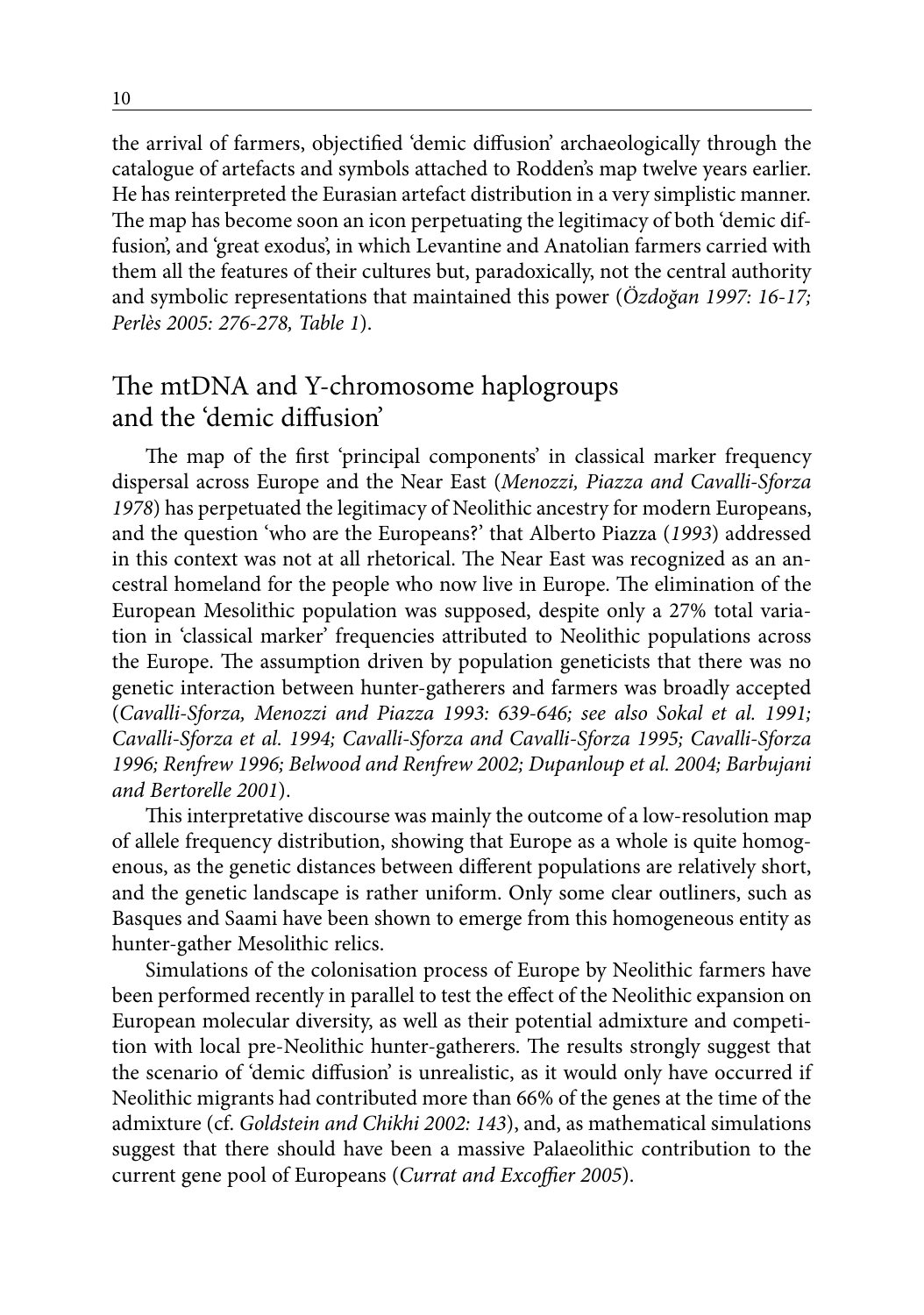

**Figure 1.** *The hypothesised spread of farmers and agriculture across the Europe. The model of neolithization of Europe was based on 'classic' non-DNA genetic marker dispersal and 'demic diffusion' taking Jericho as the starting point of the process (from Cavalli-Sforza L. L. 1996. Fig. 6.5).*

After the revolution in the study of the human genome the debate has moved from 'classical' markers of certain genes to loci in humans, the mitochondrial DNA that is present in both sexes, but inherited only in the maternal line, and the Y chromosome that is present only in males and inherited through males exclusively. Because they are non-recombining and highly polymorphic, the mitochondrial genome and the Y chromosome are ideal for reconstructing human evolution, population history and ancestral migration patterns.

The analysis of uniparentally inherited marker systems allows population geneticists to study the genetic diversity of maternal and paternal lineages in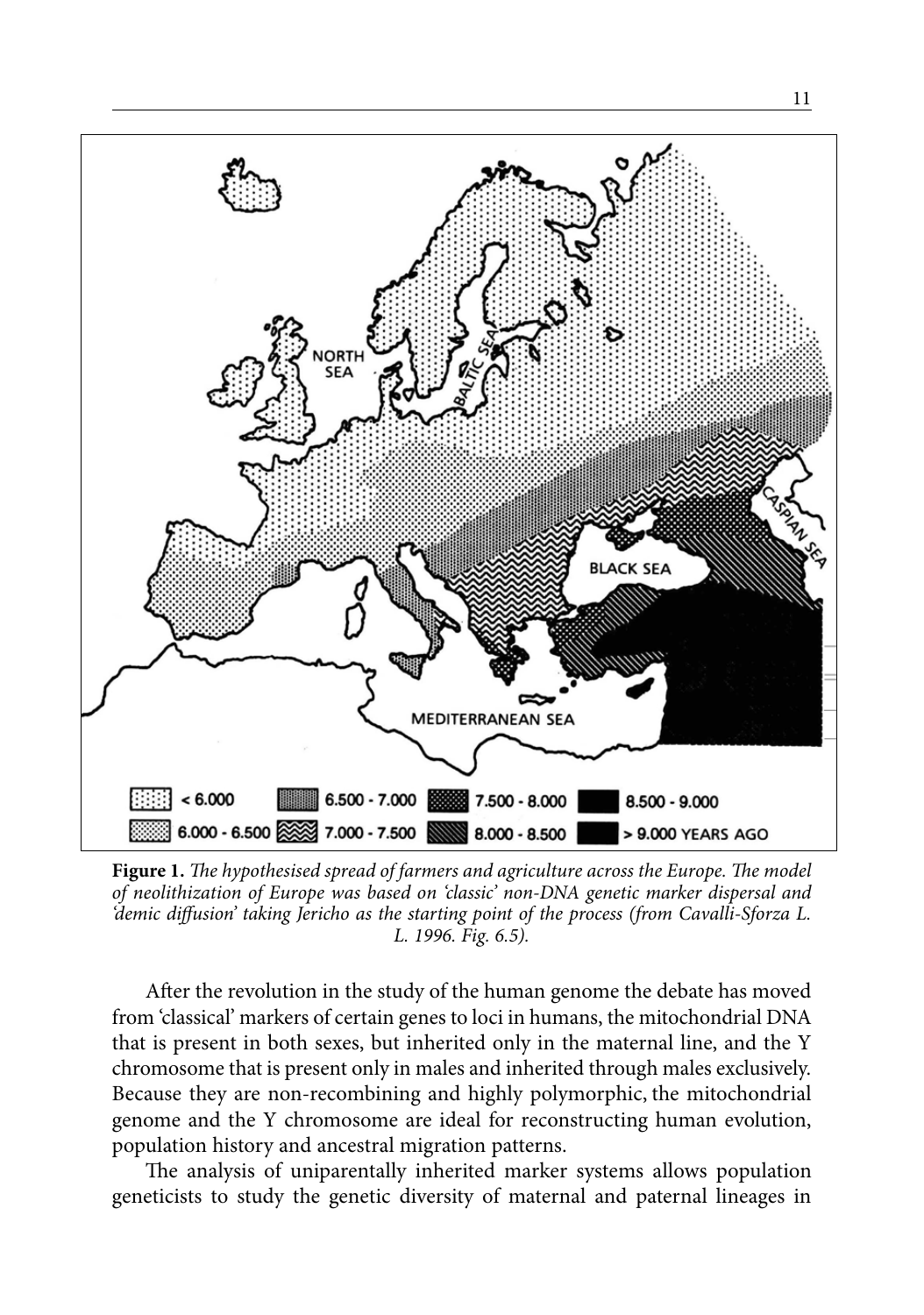

12

**Figure 2.** *MtDNA haplogroups and their worldwide distribution (from Richards M. 2003: Figure 3, and after http://www.mcdonald.cam.ac.uk/genetics/images/MtDNA\_DistributionMap.gif ).*

different Eurasian populations, as well as the environmental and cultural processes that might have been involved in the shaping of this variety. Thus different human nuclear DNA polymorphic markers (polymorphisms) of modern populations have been used to study genomic diversity and to define maternal and paternal lineage clusters, haplogroups, and to trace their (pre)historic genealogical trees and chronological and spatial trajectories. Particular attention has been drawn in recent years to the power of Y Chromosome biallelic markers as it allows the construction of intact haplotypes, and thus male-mediated migration can be readily recognised (*for a review of the literature see Richards 2003; Goldstein and Chikhi 2003; O'Rourke 2003; Jobling and Tyler-Smith 2003: 598-610*).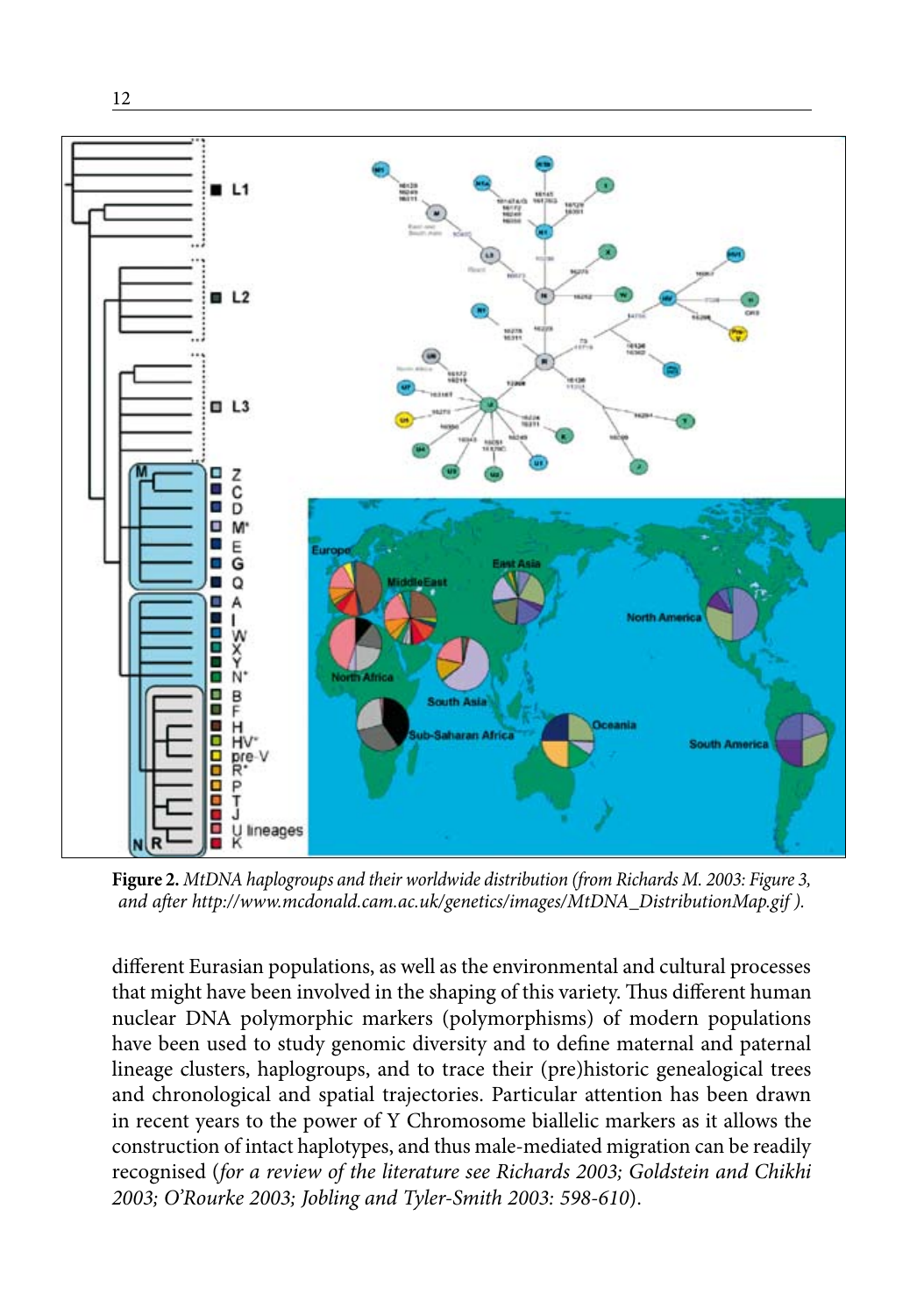

**Figure 3.** *Y chromosome haplogroups and their distribution in Western Eurasia (from Richards M. 2003: Figure 6).*

Over 90% of maternal lineages present in European populations can be classified into 8 major (macro)haplogrops, designated H, V, T, J, N1, U, X and W, characteristic of western Eurasians in general. Haplogroup H is the most frequent cluster but it occurs at frequencies of only around 25%-30% in the Near East, whereas its frequency is about 45%-60% in European populations. The cline of its spatial frequency is quite the opposite of what one would expect had it been distributed by 'demic diffusion' during the Neolithic. Indeed, haplogroup H and its sister clade V arrived in Europe during the Middle Upper Palaeolithic and re-expanded after the Last Glacial Maximum. The haplogroups J and T1 that are linked to Neolithic gene flow from the Near East and Anatolia present only a small minority of lineages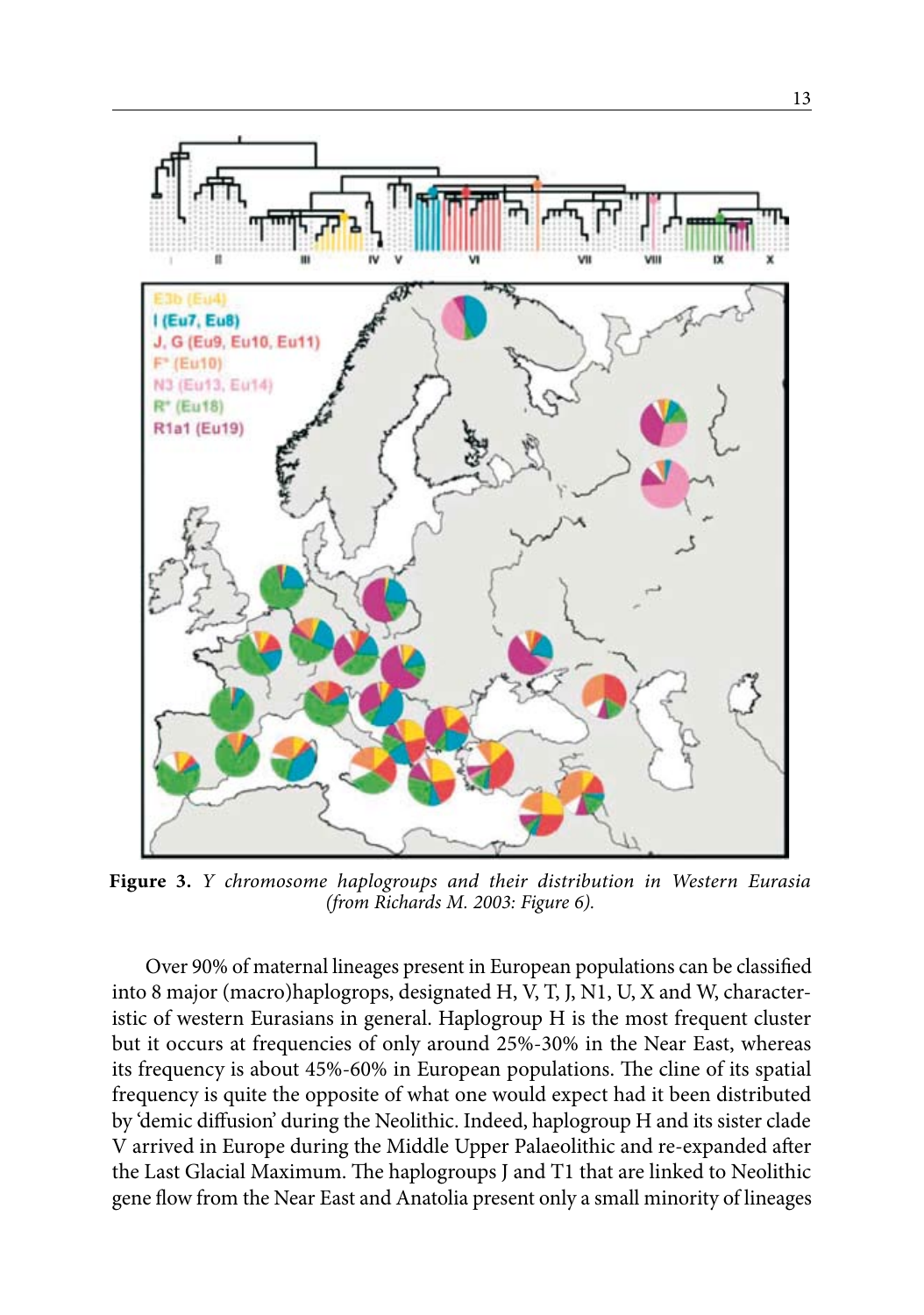at frequencies between 12% and 23%. It is noteworthy that these haplogroups did not play an equivalent role in the diffusion of farming towards the East (*Richards et al. 1996; Richards 2000; 2003; Richards and Macaulay 2000; Torroni et al. 2000; Quintana-Murci 2004: 838; Pereira et al. 2005; Gamble et al 2006*).

After the study of female lineages that provided "uniquely authoritative glimpse of the African origin and subsequent dispersal of our species, the Y Chromosome has finally come into its own", Colin Renfrew and his colleagues euphorically hailed the recognition of new Y chromosome markers (*Renfrew, Forster and Hurles 2000;* for phylogeography of major Y chromosomal haplogroups sequence see *Hammer and Zegura 2002)*.

Three paradigmatic papers were published at the same time, sorting the paternal genetic legacy of our species that has persisted to the present in the Y chromosome dispersal. Peter Underhill *et al.* (*2000;* see also *2001; 2002*) suggested ten globally distributed distinct haplogroups, I-X. The first extensive studies of European Y chromosomes dispersal was resulted in the identification of clinal patterns and in grouping of ten distinct haplogroups (1-3, 8-9, 12, 16, 21-22, 26) (*Rosser et al. 2000*) and/or twenty-two distinct haplotypes, Eu 1 - Eu 22 (*Semino et al. 2000*), with corresponding binary Y Chromosome markers that relate to the demographic history of Europe and Near East. We must note that more than 95% of European Y chromosomes was grouped out of which 70-80% of Y chromosome gene pool was determined as Palaeolithic and remaining 20% as Neolithic.

Two main migratory scenarios have been proposed. At the global level the expansion of *Homo sapiens sapiens* out of Africa via the Levantine corridor to Europe at approximately 45,000-30,000 years BP was said to have been recognized in markers M89/213 and haplogroup VI. Its appearance in Europe is very low (0.2%), indicating that few of these lineages have survived to the present (*Underhill et al. 2001: 53*). An alternative chronology for these events has been suggested: that the separation of the out-of-Africa branch of modern humans from Africans was embedded within 135,000 bp for the earliest and 57,000 bp for the latest chronological limits, and that the Asian and European populations diverged some 20,000 years later (*Zhivotovsky 2001*). At the inter-regional level, two Palaeolithic migratory episodes, and one Neolithic, were recognized as having contributed the modern European gene pool. The first is linked to the expansion of haplotypes Eu18 and Eu19 (M173 and M17) from isolated population nuclei in the Iberian penninsula and the Ukraine around 30,000 bp. The second relates to haplogroup Eu7 (M170), which originated in Europe in descendants of men who arrived from the Middle East 25,000 to 20,000 years bp, who could have been associated with the archaeologically traceable Gravettian culture. The southeastnorthwest cline of frequencies for haplotypes Eu4, Eu9, Eu10 and Eu11 (M35, M172, M89 and M201) is believed to mark the male contribution of a Neolithic 'demic diffusion' of farmers from the Near East to Europe (cfr. *Semino et al. 2000* and *Rosser et al. 2000*).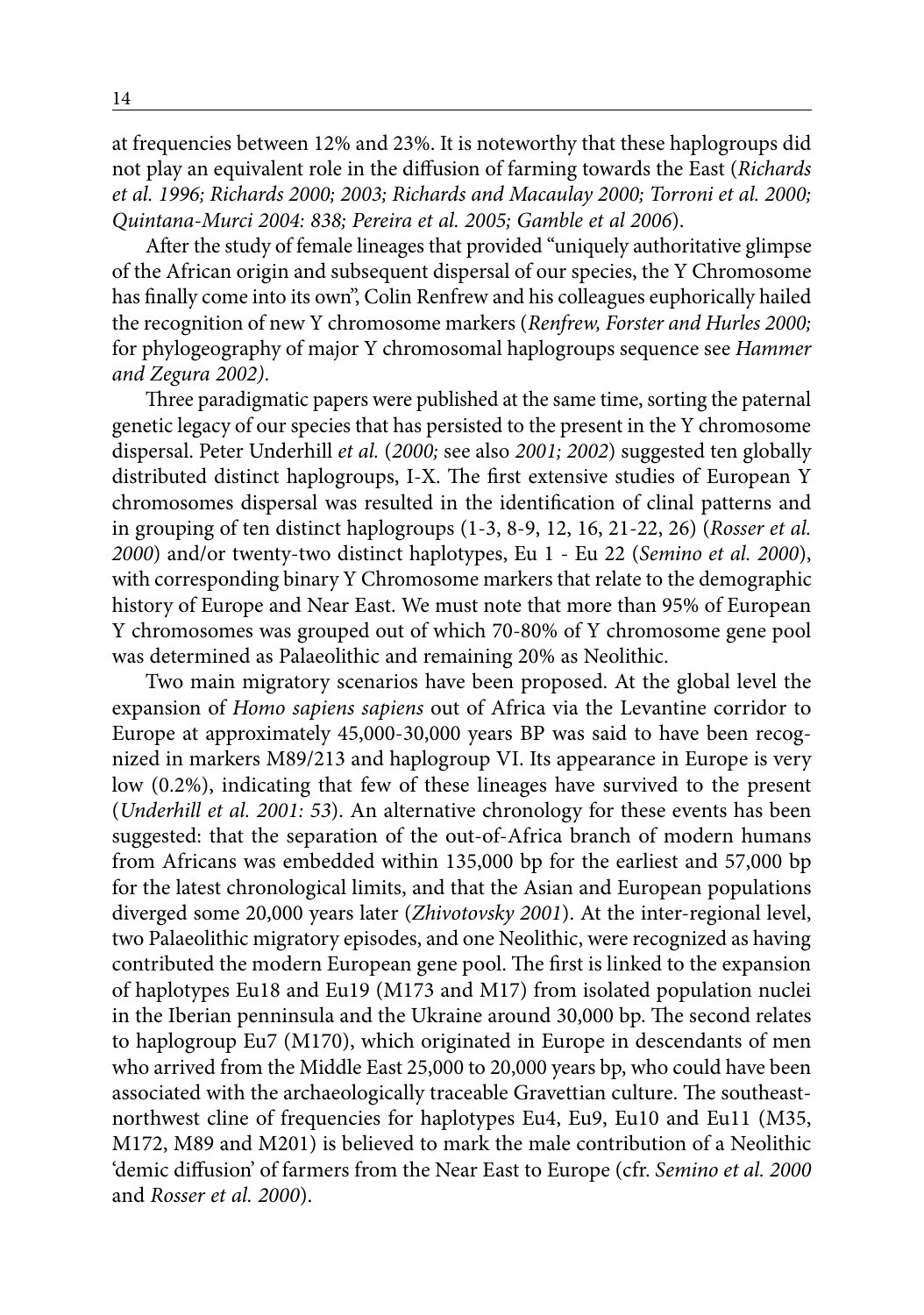In interpreting the mtDNA (for European mitochondrial DNA lineages see *Richards 2000* and *Gamble et al. 2006; f*or ancient mtDNA see *Haak et al. 2005*  and *Burger et al. 2006*) and Y Chromosome spatial frequency patterns in Europe Ornella Semino and colleagues calculated that European gene pool 'has ~80% Palaeolithic and ~20% Neolithic ancestry' and that the diffusion seems to be more pronounced along the Mediterranean coast than in Central Europe (*Semino et al. 2000: 1157-1158*). By coalescence dating for a generation time of 27 years, they calculated the origins of these haplogroups at about 20,000-15,000 years bp (see also *Rosser et al. 2000*). The calculation was based on the concepts of a statistical estimate of earlier and later limits for divergence times, since a population in a corresponding haplogrop region had bifurcated (*Hammer 2000: 6771; Zhivotovsky 2001; Zhivotovsky et al. 2003; 2004; Rosenberg and Nordborg 2002*). Since the molecular age of mutations (Y-Chromosomal marker sequence) and its corresponding haplotypes must predate the demographic migratory event which it marks, the hypothesised 'demic diffusion' could have happened at any *terminus post quem* and need not have been associated with farmers.

A year later Nebel and his group calculated by use of the mean variance of microsatellite repeats for a generation time of 25 years the start of the rapid expansion haplogroup 9, which includes both Eu9 and Eu10 haplotypes to 7,492 years bp (*Nebel et al. 2001: 1103,1105*). The molecular age of haplogroup dispersals that are supposed to support the model of 'demic diffusion' thus post-dates the transition to farming in the Near East and in most of Europe.

In most recent studies of the origin, differentiation and diffusion of Y chromosome haplogroups J (sub-clades J1 and J2) and E3b [The Neolithic Eu4 and Eu9, Eu10, and Eu11 lineages have been renamed to haplogroups E3b, J, and G after the introduction of Y chromosomal binary haplogroups nomenclature system, *Hammer (2002)*] it becomes evident that expansions from the Middle East toward Europe, whether calculated for a generation time of 25 or 30 years 'most likely occurred during and after the Neolithic' (*Semino at al. 2004: 1032; Peričić et al. 2005*). The median expansion time of haplogroup J (J1-M267\* and J2-M172\*) was calculated at 8,700-4,300 years bp, respectively, for the earliest and the latest limits. The network of haplogroup E (E3b1-M78 and E3b3-M123) with dispersals in the Near East, North Africa and the Southern Balkans exclusively, has been dated by the divergence time between the Near East and European lineages to a range of 14,000-7,000 year bp. Haplogroup E3b1 (M78), which typifies European lineages, however, was calculated to have a median estimation of expansion date at 4,800 years bp (*Cinnioğlu et al. 2004: 131, 134*).

It was suggested that a major difference in population structure between Southern Europe and the Central Mediterranean from the Near East had already been formed at the time of the spread of haplogroup J, which was considered to represent the signature of the Neolithic 'demic diffusion' associated with the spread of agriculture (*Di Giacomo et al. 2004*). The recent findings of many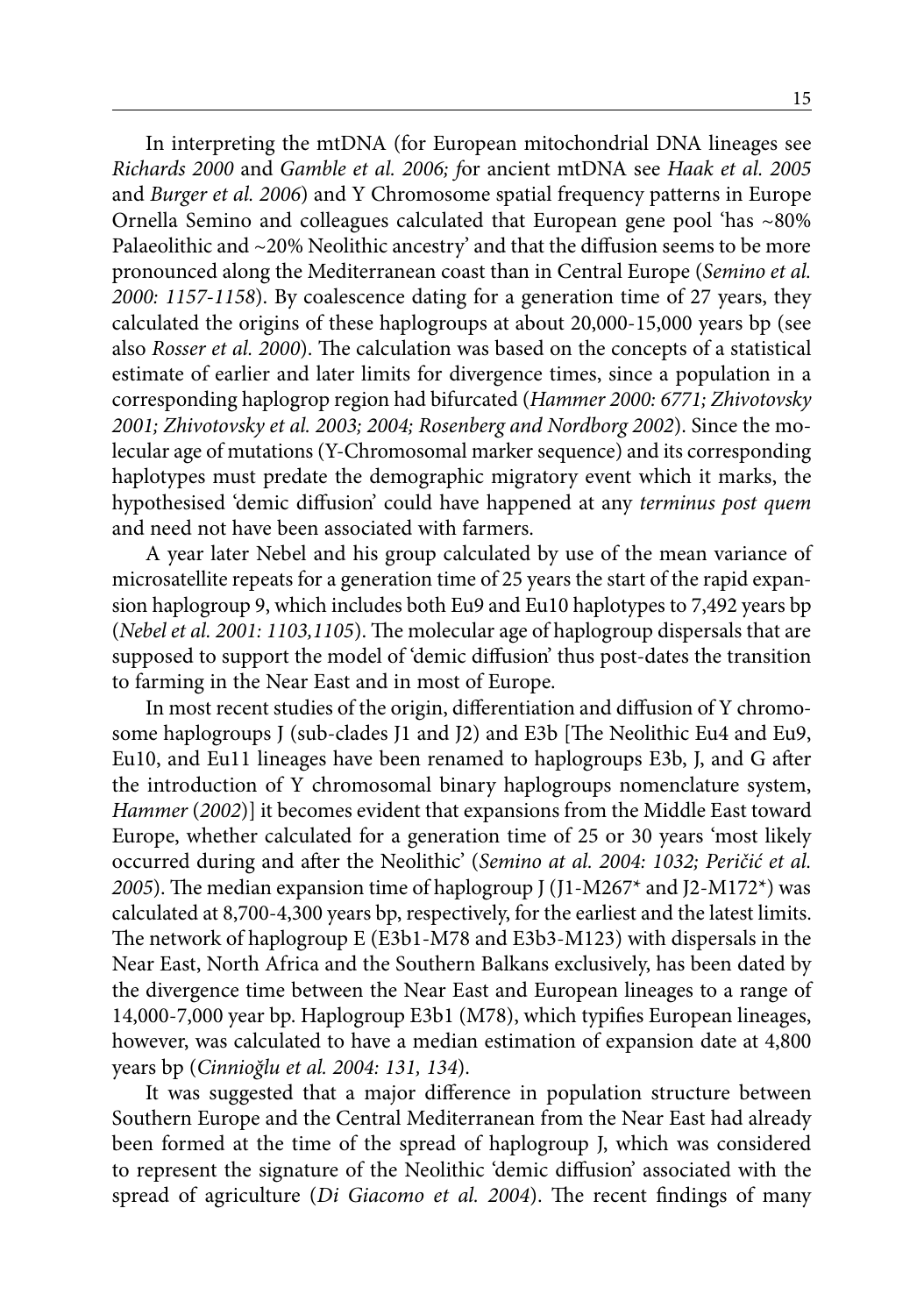biallelic markers which subdivide the haplogroups J and E suggest that the largescale clinal patterns cannot be read as a marker of a single, time limited wave of advance from the Levant, but a multi-period process of numerous small-scale, more regional population movements, replacements, and subsequent expansions overlying previous ranges (*Semino at al. 2004: 1032; Di Giacomo et al. 2004: 367; Cinnioğlu et al. 2004: 133-135*)

The contribution of Europe's indigenous inhabitants to European society has been underestimated ever since. The conclusion often drawn is that large regions were uninhabited during the early Postglacial, and because of a lack of evidence of Mesolithic sites in both Central and Southeast Europe the Mesolithic population must have been very sparse and, in consequence, this would have allowed farmers to expand and colonise the regions rapidly (*Pinhasi, Foley, Mirazón Lahr 2000: 50, 54; Gkiasta et al. 2003; Pinhasi and Pluciennik 2004: 69-72; Pinhasi, Fort and Ammerman 2005; Pinhasi 2006*). Hunter-gatherer sites are unequally distributed throughout the South-eastern Europe, but there are well-defined clusters dispersed along the Aegean coast and among the islands, in Thessaly, on the Adriatic and Ionian coasts, and Dinarides, and in the Danube in the Northern Balkans.

The European paternal genetic landscape was reinterpreted recently by the identification of subclades of I haplogroup of Y chromosome. The haplogroup I is the only autochthonous haplogroup that is almost entirely restricted to the European continent where it shows frequency peaks in two areas, Scandinavia and Southeastern Europe *(Semino et al. 2000*; *Rootsi et al. 2004: 129–134; Barać et al. 2003; see also Peričić et al. 2006; Rootsi 2006).* Semino et al. (*2000: 1156*) suggested that it appeared in Europe, probably before the Last Glacial Maximum, accounting, on average, for 18% of the total paternal lineages, with frequency peaks of  $\sim$  0%-50% in two distinct regions, in Nordic populations of Scandinavia, and in the Balkan population of Southern Europe.

The phylogeographic analyses of I haplogroup resulted in a phylogegraphical structure of four distinct subhaplogroup regions and subclades I1a, I1b\*, I1b2, and I1c. Geographical distribution of I1a (the highest frequencies in Northern Europe among Norwegians, Swedes and Saami) is considered to be a result of recolonization of Europe after the LGM from the Francocantabrian refugial area (*Rootsi et al. 2004*). The origin of less frequent I1c, that covers a wide range of Europe and peaks in northwest coastal Europe, is in concordance with I1a. The I1b2 most likely arose in the most southern France/Iberia and west Mediterrnean islands. A completely different distribution pattern is observed in I1b\* Y chromosomes, the most frequent haplogroup I subclade in Eastern Europe and on the Balkan Peninsula.

Recently performed detailed survey of frequency distribution demonstrates that I1b\* lineages reach maximum frequency in central and western Balkans and Adriatic (52 %-64%). Over a large geographic region it demonstrates substantial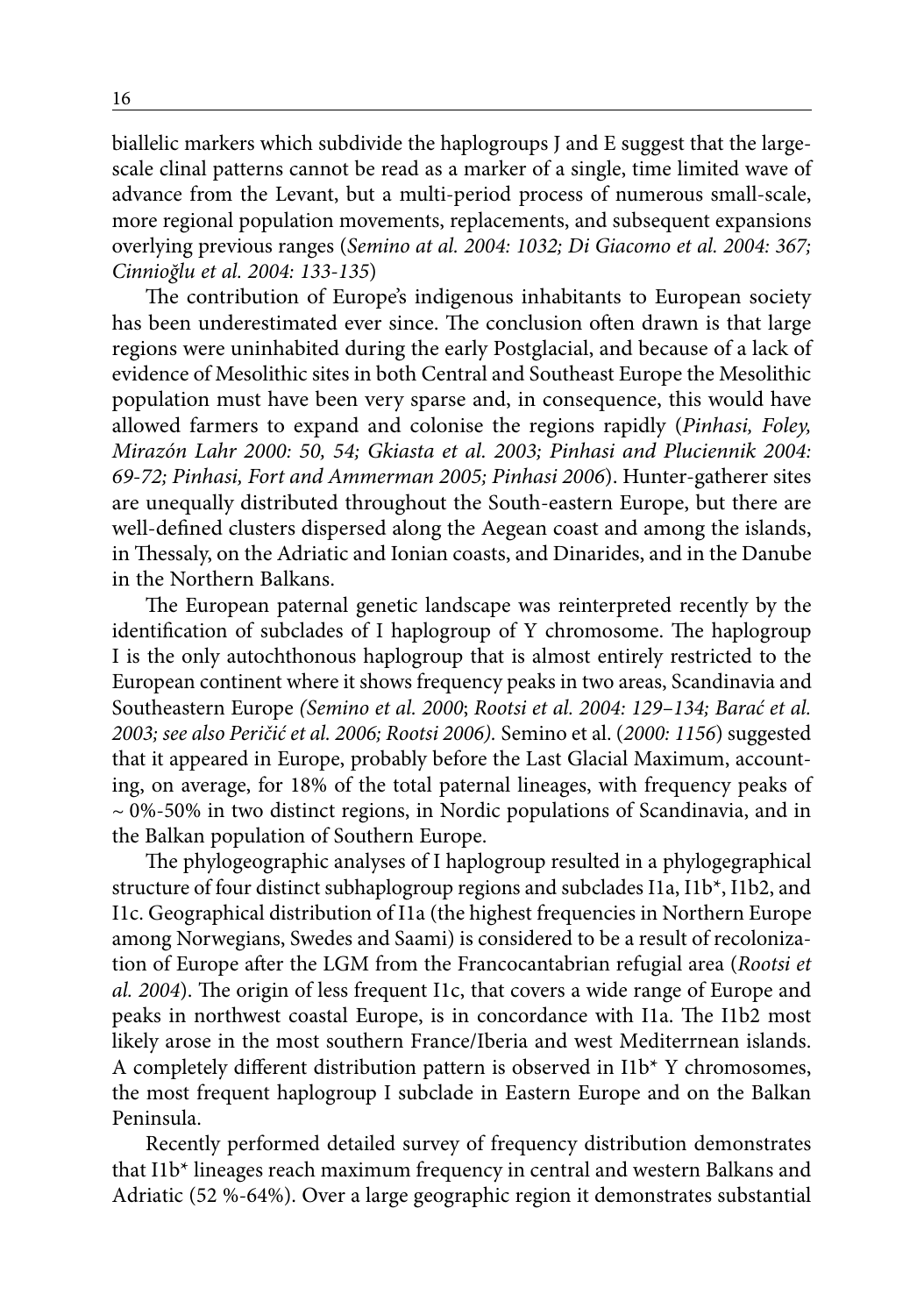

**Figure 4.** *Haplogroup I and sub-haplogroups I 1a, 1b\*, 1b2 and 1c frequency distributions in Western Eurasia (from Rootsi S, et al. 2004: Figure 1).* 

(30%) frequencies in all populations in Central and South-estern Europe, with the exception of two reproductively isolated populations, Kosovar Albanians and Macedonian Romani (*Barać et al. 2003; Peričić et al. 2005; 2006*). We must note that I1b\* lineages expanded from the refuge in South-eastern Europe before the Neolithic at ca 11,100±4,800 BP (*Peričić et al. 2006: 12*), and, interestingly, a gene flow from the Balkans to Anatolia at about 9,100 years bp was suggested (*Cinnioğlu et al. 2004: 131, 134; Rootsi et al. 2004: 134*).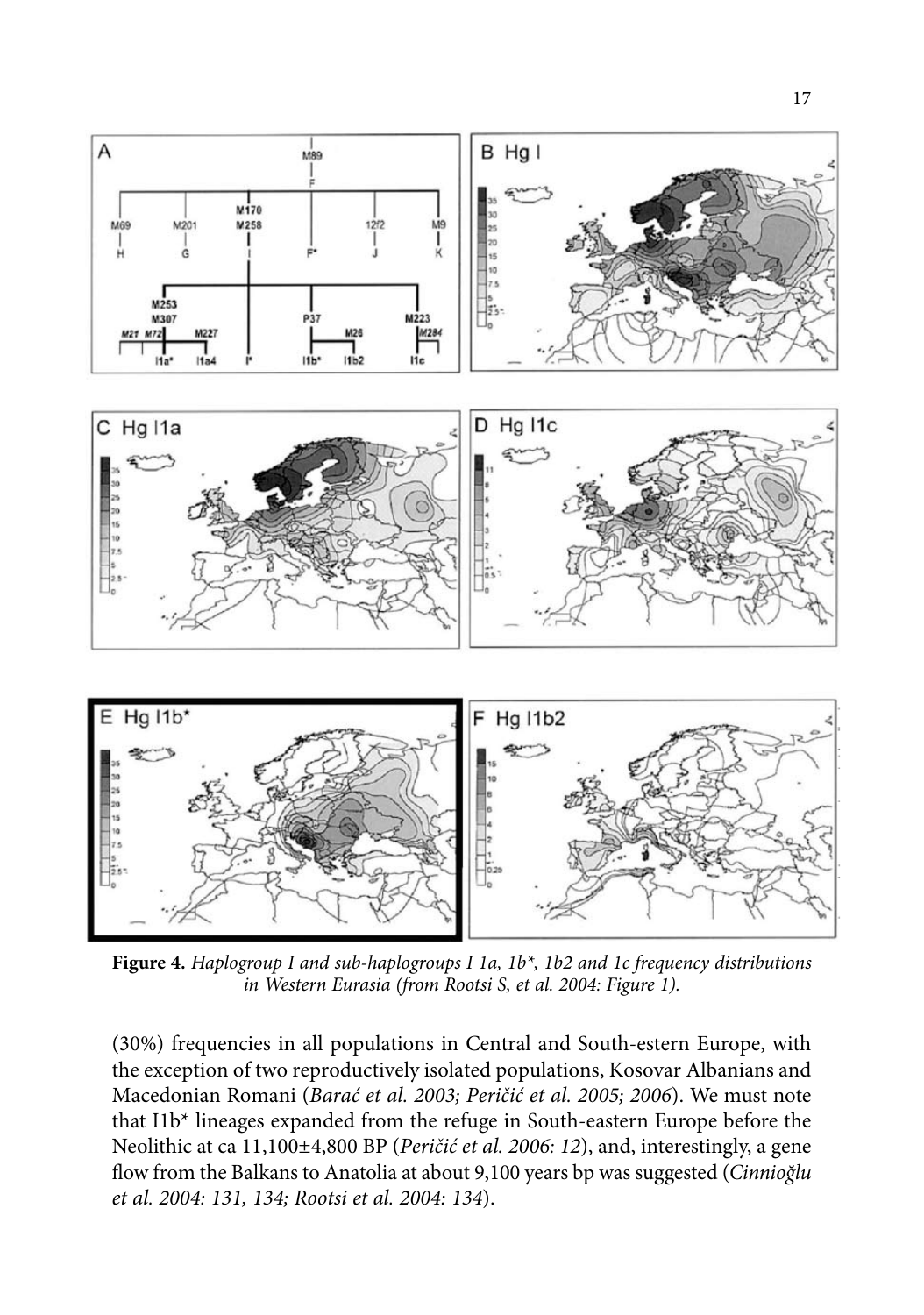It is, of course, rather speculative to read a detailed demographic picture of Palaeolithic and Mesolithic hunter-gatherers and Neolithic farmers from the distribution of present-day genetic lineages. It should perhaps be stressed that any Y chromosome or mtDNA marker sequence intrinsically associates the 'demic diffusion' of Levantine and Anatolian farmers and the Neolithic way of life. It was more the continuous movements of men and women along the social networks, which seemed to be more dynamic in the Eastern Balkans.

#### Neolithic demic diffusion and the ceramic figurine paradox

It was suggested recently that the distribution of Neolithic ceramic female figurines appears to have links with human genetic evidence. As Roy King and Peter A. Underhill (*2002*) have hypothesised, these figures are perhaps 'the best genetic predictor' of Neolithic farmers' haplogrups and of the (re)population dynamics in Europe and Western Asia. It is due to the postulates that their geographic distribution correlates closely with the southeast-northwest cline of frequencies of Y chromosome markers and associated haplogroup Eu9 (J-M67\* and J-M92 according to *Semino et al. 2004: 1030*) in modern populations in Asia Minor and Europe, and, that all appear to originate in the same area of south-central Anatolia. The ceramic female figurines were hypothesised to appear at the same time as the emergence of cereal cultivation in the PPNA of the Levant. Moreover, they were believed to symbolise a series of gender and symbolic attributes that were carried forward with the spread of farming and went on to constitute part of the 'new materiality' that defined the key economic and ideological features of the Southeast Europeam Neolithic (see *Budja 2006*).

However, the introduction of ceramic female statuettes, animal figurines and constructional ceramics were certainly not within the cultural domain of earlier Levantine hunter-gatherer societies, and nor they did not appear only on the 'eve of the appearance of an agricultural economy' as Cauvin *(2000: 25*) suggested. The tradition of making figurines can be traced back to Central Europe, across the Russian Plain, into southern Siberia, and ultimately back to the Levant and Northern Africa. It is now clear that the clay figurine tradition was deeply embedded in pre-existing Eurasian hunter-gatherer social and symbolic contexts and that the dates of these figures begins as earlier as 26,000 years BP (*Budja 2004; 2005*). For example, more than 16,000 fragments of anthropomorphic figurines, zoomorphic statuettes, pellets, 'earplugs', flat fragments and constructional ceramic were recovered from the Central European Palaeolithic sites of Dolní Vĕstonice, Pavlov, Petřkovice, and Předmostí in Moravia. In the same region poorly preserved fragments of fired clay have also have also been recorded at Krems-Wachtberg, Moravany-Lopata, Jarošov, and hypothetically at Kašov and Cejkov (*Soffer and Vandiver 1997; Verpoorte 2001*), and while some may have been statuettes, their exact form remains unclear. Further to the East, on the Russian Plain, low-tem-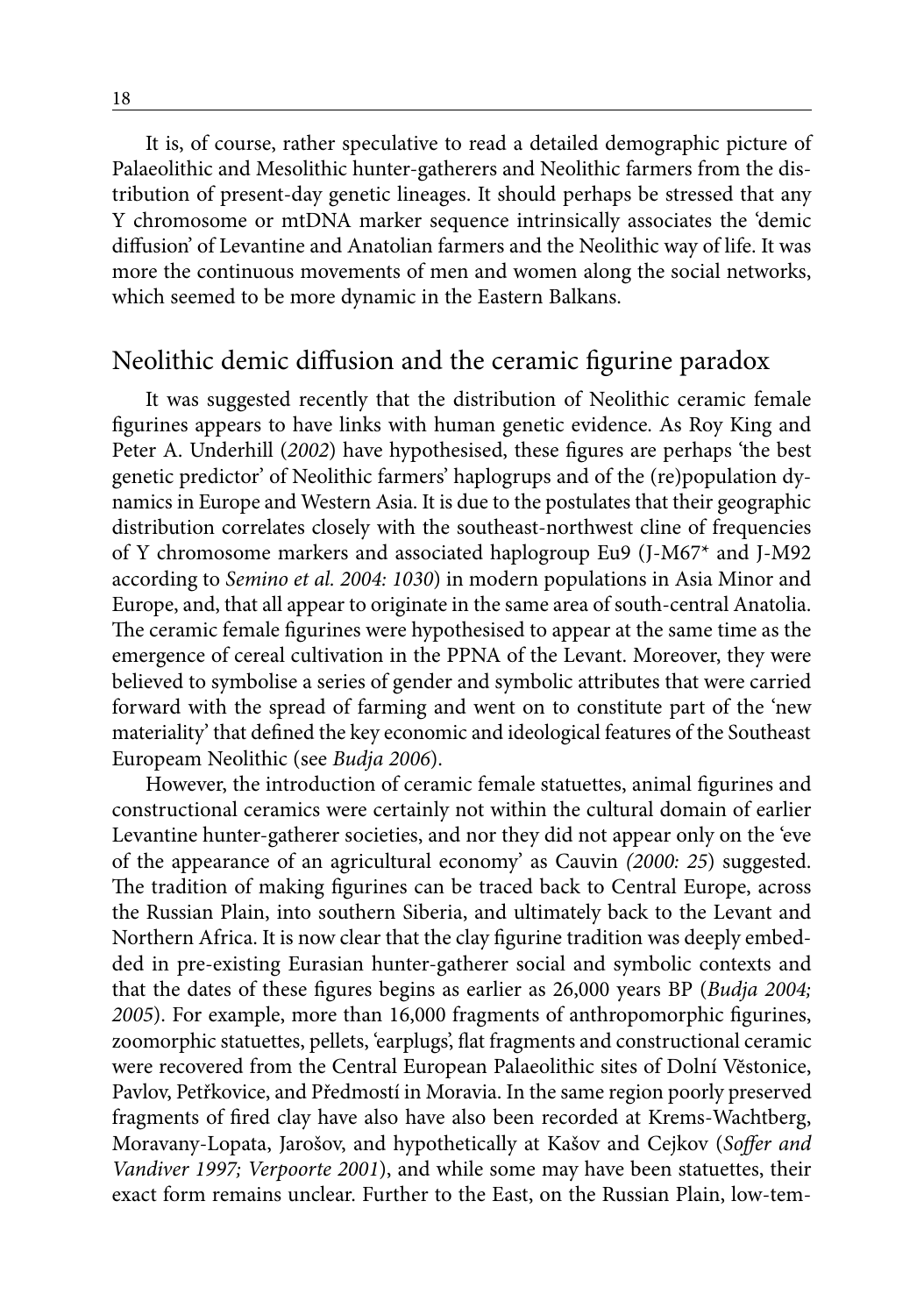

**Figure 5.** *Palaeolithic anthropomorphic and zoomorphic ceramic figurines from Dolní Věstonice Pavlov and Předmosti (from Verpoorte 2001: Figs. 3. 6, 7, 8, 9, 46, 3.73, 8.1 and 54)*

perature-fired clay fragments were reported at Zaraisk and Kostenki Gravettian sites. At the latter, located on the banks of the River Don, more than four hundred fragments were found, contextually associated with marl and ivory Venus figures, and animal statuettes (*Iakovleva 1999; Soffer, Adovasio and Hyland 2000; Soffer et al. 2000: 814*). Finally, the most easterly anthropomorphic ceramic figurine was found at an open-air site at Maininskaya (Maina), on the left bank of the Yenisei River in Siberia (*Vasil'ev 1985; Maina on-line*).

The early pottery actually occurred first in hunter-gatherer contexts in Eastern Eurasia, where it was associated with small-scale sedentary or semi-sedentary communities. Currently, the earliest known dates for ceramic vessels are from Southern China, where the direct dating of pottery at Miaoyan and Yuchanyan sites, based on insoluble residues, yield <sup>14</sup>C values of 17,030-15,807 calBC at  $2\sigma$  (15,220±260 BP [BA94137b]) and 16,088-14,538 calBC at 2σ (14,390±230 BP [BA95057b]) (*Zhao and Wu 2000: 236-237; Pearson 2005: 823*). In the Russian Far East very early pottery found was also produced by hunter gatherer societies at the sites of Gromatukha and Gasya and has been dated to between 14,167-13,351 calBC at 2σ (13,240 BP±85 [AA-20939] and 13,801-13,011 calBC at 2σ (12,960±120 BP [LE-1781] (*Kuzmin 2002: 41,Tab 1; Zhushchikhovskaya 2005: 13, 17*) [The calibration was calculated with OxCal Program v3.10, Bronk Ramsey 2005]. Kuzmin, on contrary suggests there was an almost simultaneous appearance of pottery in Southern China at *c.* 13,700-13,300 BP, in Japan at *c.* 13,500 BP, and in the Russian Far East at *c.* 13,300 BP (*Kuzmin 2006;* see also *Keally et al. 2004: 349*).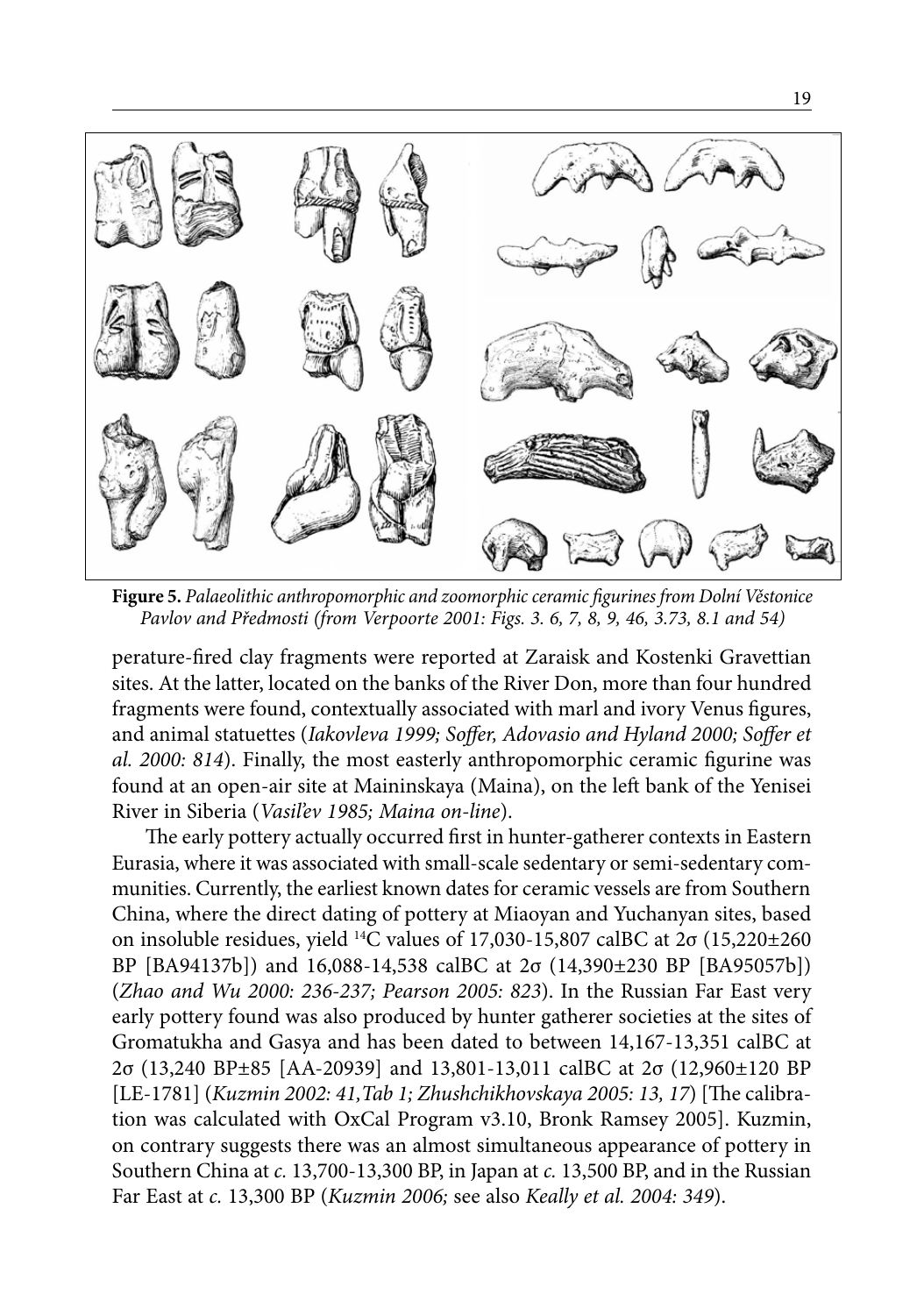The earliest vessels are described as deep bowls, with flat or pointed bases, with walls up to two centimetres thick. The estimated volume of the pots is approximately 5.5 to 6 litres. The secondary burning, carbonized adhesion, soot and water lines seen on many fragments, show that the basic functions of the pottery were for boiling water and food or other organic materials ( $\delta^{13}$ C values are closest to C3 plants and herbivore meat) and extracting fish oils from salmonids (*Keally, Taniguchi and Kuzmin 2003: 5; Kuzmin 2002: 42; Zhushchikhovskaya 2005: 15, 29*). These data correspond well with the concept of 'hearth-centred female activities' that stem from increased levels of group sedentism, and are linked to an increasingly gendered focus of food processing and cooking, centred at or around the hearth (*Haaland 1997: 381*).

It worth remembering that the invention of ceramics and vessel technology has become archaeologically conceptualized with pottery making since Morgan (*1878*) hypothesised that in context of human social evolution 'lower barbarism' could be distinguished from 'upper savagery' by the presence of vessels, and, since Childe (*1951*) put forward the idea that pottery making represented '*… the earliest conscious utilization by man of a chemical change ...'*, and went on to suggest that the ceramic vessels were the universal characteristic of Neolithic farming communities and their cultural identities as much as the marker of the colonization and civilization of Europe.

The beginning of pottery production in Near East postdates for the millennia and a half the adoption of agriculture in contexts of transition to farming in the region. Ceramic vessel had not occurred prior to the end of the Pre-Pottery Neolithic (ca 6900-6800 calBC), and even after this point the manufacture and use of ceramic technology followed different trajectories in different areas. Some communities remained 'aceramic' throughout; others adopted pottery at much later dates and only then in its more advanced rather than incipient form. Despite these regional variations we can note that the earliest appearance of ceramic vessels in Levant correlates with the collapse of a 'ritual economy' and aggregation centres, the cessation of previous mortuary and ritual practices and the dispersal of peoples after the 'package' of crops and livestock had been adopted (*Kuijt 2000; Kuijt and Goring-Morris 2002*). The beginning of pottery production may thus have been linked to the processes of settlement de-centralization, social fragmentation and, to the appearance of smaller communities or even autonomous households. The transition to small Pottery Neolithic households seems to follow scenario which anticipates the tensions between ritual and emerging economic elites, and between new forms of community cooperation, individual lineages (households) and traditional kinship organisation over rights and greater access to and control of resources and privileges, and in shaping social arrangements within communities in combination with regional environmental changes and local environmental degradation.

It can be suggested, therefore, that ceramic technology had become 'inhabited' in the agency of Eurasian hunter-gatherers long before food production and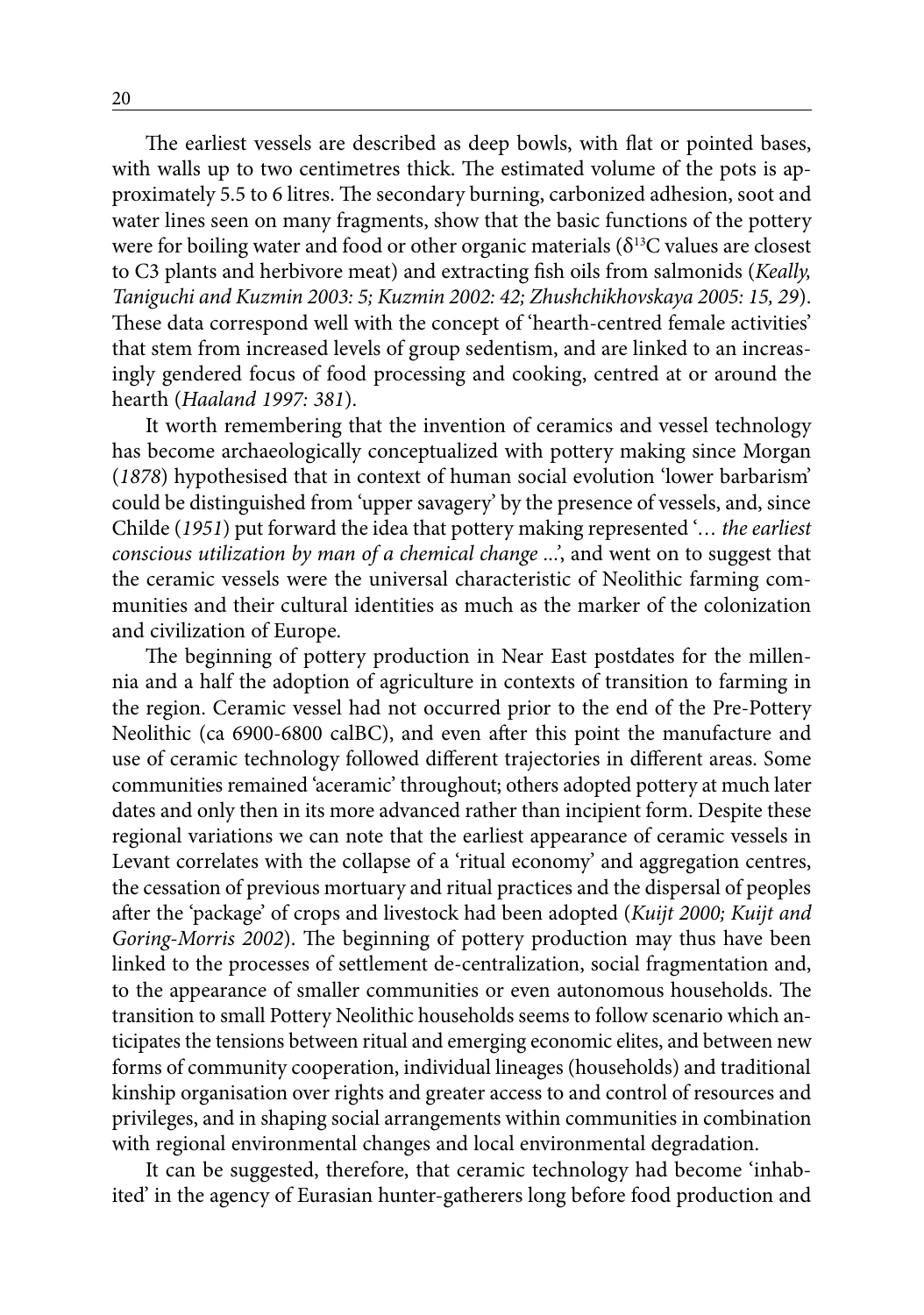agricultural social structures appeared. It is not only that the making of ceramic figurines predates pottery in Eurasia, but also that pottery was not necessarily associated with farming, as ceramic vessels appear before farming in Eastern Asia, and afterwards in the Levant and Anatolia in southwestern Asia.

### Conclusions

The 'dawn of European civilization' and the creation of the genetic landscapes of modern European populations depended more on the social hierarchy of hunting and gathering communities, the intensity of social networks and the dynamics of structural transformation in the regions than on the transfer of population. Geneticists suggest that large-scale clinal patterns cannot be read as a marker of a single, time limited wave of advance from the Levant, but a multi period process of numerous small-scale, more regional population movements, replacements, and subsequent expansions overlaying previous ranges that happened during and after the Neolithic.

The dynamics of these processes were interrelated and overlapped with historical constraints, cultural inheritances and the social hierarchies of hunting and gathering communities in the regions. Early Neolithic 'agricultural frontiers' which were broadly accepted as the front lines of transferred exogenous farming populations may never have existed in the Balkans. The regional patterns of new dispersal of material culture and related spatial counters of the 'Neolithic package' distributions could have been simply archaeologically visible markers of social hierarchy and structure, the intensity of social networks and dynamics of the structural transformation of hunting and gathering communities in South-eastern Europe and Western Anatolia.

We should not forget the suggestions driven by population geneticists of a continuous paternal Y Chromosome gene flow, objectified in Palaeolithic and Mesolithic sub-haplogroup  $11b^*$  and Neolithic haplogroups J and E in both directions. They are markers of neither 'demic diffusion', a slow and regular east-west spread of population from one contiguous area to the next, nor punctuated and isolated events of a long-distance pioneering migration, but of the continuous process of population dynamics in South-eastern Europe and Western Anatolia.

#### References

- Ammerman A J, 2003. Looking Back. In A J Ammerman, P Biagi (eds.), *The Widening Harvest. The Neolithic Transition in Europe: Looking Back, Looking Forward.* Colloquia and Conference Paper. Archaeological Institute of America, Boston: 3-23
- Ammerman A J, Cavalli-Sforza L L, 1971. Measuring the Rate of Spread of Early Farming in Europe. *Man 6 (1)*: 674-688
- Ammerman A J, Cavalli-Sforza L L, 1984. *The Neolithic Transition and the Genetics of Populations in Europe.* Princeton University Press, Princeton, New Jersey.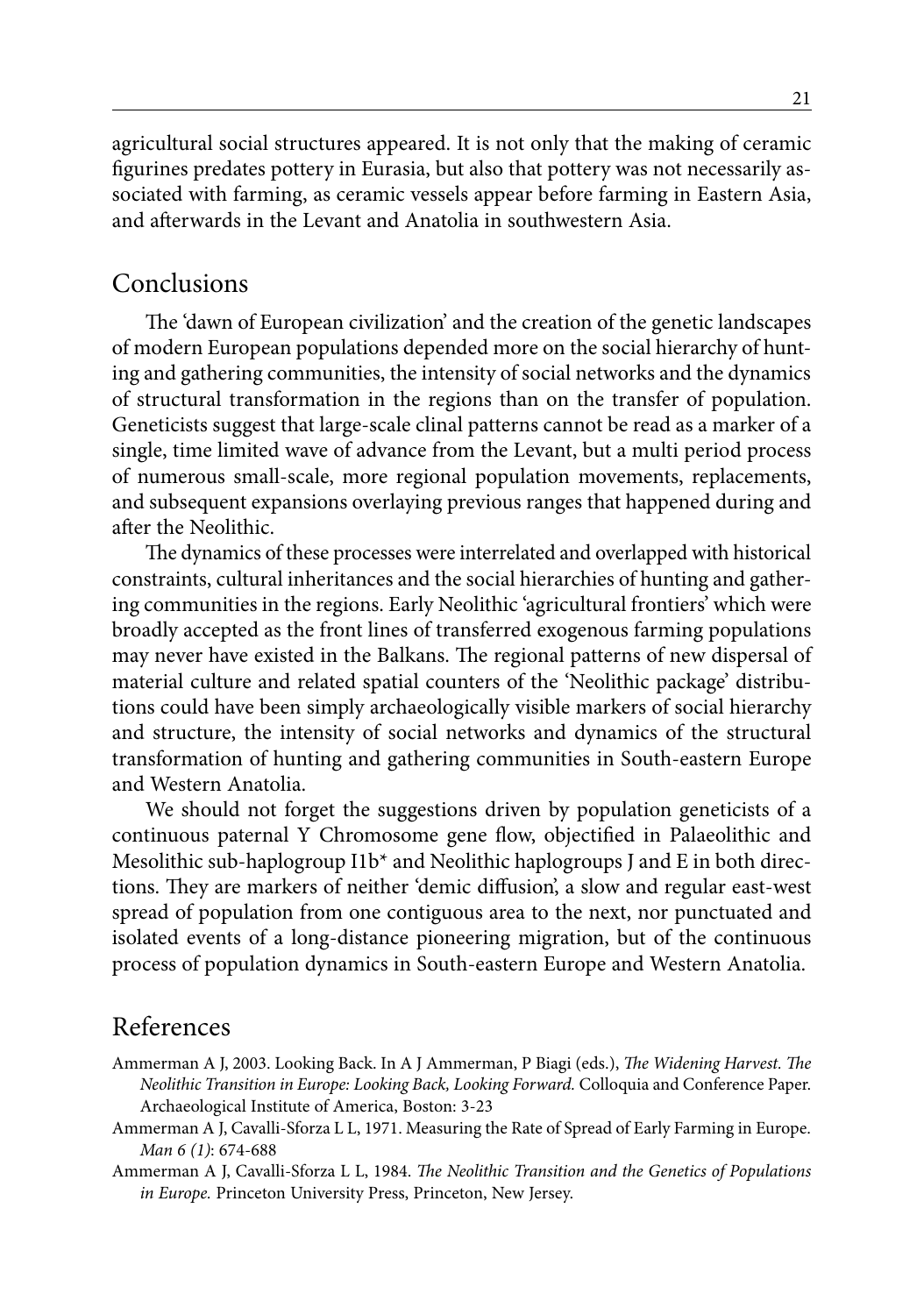- Barać L, et al. 2003. Y chromosomal heritage of Croatian population and its island isolates. *European Journal of Human Genetics 11*: 535–542
- Barbujani G, Bertorelle G, 2001. Genetics and the population history of Europe. *Proceedings of the National Academy of Sciences of the United States of America 98(1)*: 22-25
- Bellwood P, Renfrew C, (eds.) 2002. *Examining the farming/language dispersal hypothesis*. McDonald Institute Monographs. McDonald Institute for Archaeology, Cambridge
- Budja M, 2004. The transition to farming and the 'revolution' of symbols in the Balkans. From ornament to entoptic and external symbolic storage. In M. Budja (ed.), 11<sup>th</sup> Neolithic Studies. *Documenta Praehistorica 31*: 59-81
- Budja M, 2005. The process of Neolithisation in South-eastern Europe: from ceramic female figurines and cereal grains to entoptics and human nuclear DNA polymorphic markers. In M. Budja (ed.), 12th Neolithic Studies. *Documenta Praehistorica 32*: 53-72
- Budja M, 2006. The transition to farming and the ceramic trajectories in Western Eurasia: from ceramic figurines to vessels. In: M. Budja (ed.) 13th Neolithic Studies*. Documenta Praehistorica 33*: 183-201
- Burger J, Gronenborn D, Forster P, Matsumura S, Bramanti B, Haak W, 2006. Response to Comment on ''Ancient DNA from the First European Farmers in 7500-Year-Old Neolithic Sites''. *Science 312(5782)*: 1875b-1876b
- Cauvin J, 1978. *Les premiers villages de Syrie-Palestine du IXe au VIIe millénaire avant Jésus-Christ*. Travaux de La Maison de l'Orient 4, serie archéologique 3. Maison de l'Orient. Lyons.
- Cauvin J, 1997. *Naissance des divinités, naissance de l'agriculture. La révolution des symboles au Néolithique*, 2ème éd. Révisée. CNRS Editions. Paris,
- Cauvin J, 2000. *The Birth of the Gods and the Origins of Agriculture*. Cambridge University Press. Cambridge
- Cavalli-Sforza L L, Cavalli-Sforza F, 1995. *The Great Human Diasporas: The History of Diversity and Rvolution*. Adison-Wesley Publishing Company. Reading
- Cavalli-Sforza L L, Menozzi P, Piazza A, 1994. *The History and Geography of Human Genes*. Princeton University Press, Princeton, New York.
- Cavalli-Sforza L L 1996. The spread of agriculture and nomadic pastoralism: insights from genetics, linguistics and archaeology. In D. R. Harrris (ed.), *The Spread of Agriculture and Pastoralism in Eurasia*. University College London (UCL) Press, London: 51-69
- Chandler H, Sykes B, Zilhão J, 2005. Using ancient DNA to examine genetic continuity at the Mesolithic-Neolithic transition in Portugal. In P Arias, R Ontañón, C García-Moncó (eds.), Actas del III Congreso del Neolitico en la Penisnula Iberica. Santader, monogafias del Instituto Internacional de Investigaciones Prehistoricas de Cantabria *1*: 781-786.
- Childe V G, 1951. *Man Makes Himself.* Watts & Co. London.
- Cinnioğlu C, et al. 2004. Excavating Y-chromosome haplotype strata in Anatolia. *Human Genetics 114*: 127–148
- Clark J G D, 1965a. Radiocarbon dating and the spread of the farming economy. *Antiquity 39(1)*: 45–48
- Clark J G D, 1965b. Radiocarbon dating and the expansion of farming culture from the Near East over Europe. *Proceedings of the Prehistoric Society 31*: 58-73
- Currat M, Excoffier L, 2005. The effect of the neolithic expansion on European molecular diversity. *Proceedings of the Royal Society 272*: 679-688
- Di Giacomo F, et al. 2004. Y chromosomal haplogroup J as a signature of the post-neolithic colonization of Europe. *Human Genetics 115*: 357–371
- Dupanloup I, Bertorelle G, Chikhi L, Barbujani G, 2004. Estimating the Impact of Prehistoric Admixture on the Genome of Europeans. *Molecular Biology and Evolution 21/7*: 1361-1372
- Gamble C, Davies W, Pettitt P, Hazelwood L, Richards M, 2006. The Late Glacial ancestry of Europeans: Combining genetic and archaeological evidence. In M. Budja (ed) 13<sup>th</sup> Neolithic Studies. *Documenta Praehistorica 33*: 1-10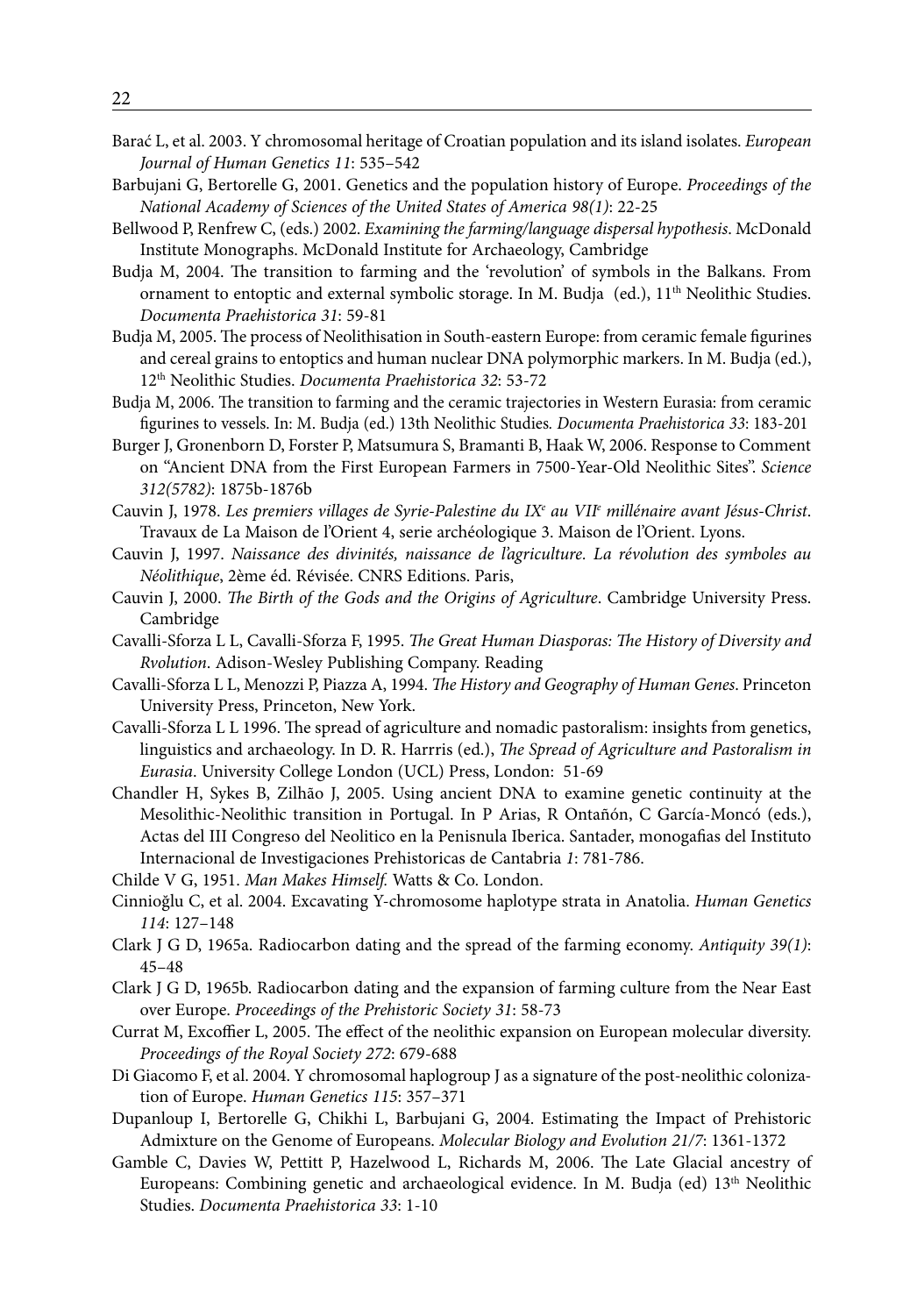- Gkiasta M, Russell T, Shennan S, Steele J, 2003. Neolithic transition in Europe: the radiocarbon record revisted. *Antiquity 77(295*): 45-62
- Goldstein D B, Chikhi L, 2002. Human migrations And Population Structure: What We Know and Why it Matters. *Annual Review of Genomics and Human Genetics 3*: 129–152
- Haak W, Forster P, Bramanti B, Matsumura S, Brandt G, Tänzer M, Villems R, Renfrew C, Gronenborn D, Alt W K, Burger J, 2005. Ancient DNA from the First European Farmers in 7500-Year-Old Neolithic Sites. *Science 310 (5750)*: 1016-1018
- Haaland R, 1997. Emergence of sedentism: new ways of living, new ways of symbolizing. *Antiquity 71(272)*: 374-85
- Hammer M F, et al. 2000. Jewish and Middle Eastern non-Jewish populations share a common pool of Y-chromosome biallelic haplotypes. *Proceedings of the National Academy of Sciences of the United States of America 97: 6769-6774*
- Hammer M F, et al. 2002. A Nomenclature System for the Tree of Human Y-Chromosomal Binary Haplogroups. *Genome Research 12(2*): 339-348
- Hammer M F, Zegura M F, 2002. The Human Y Chromosome Haplogroup Tree: Nomenclature and phylogeography of Its Major Divisons. *Annual Review of Anthropology 31*: 303-321
- Iakovleva L, 1999. The gravettian art of Eastern Europe as exemplified in the figurative art of Kostenki 1. In W. Roebroeks, M. Mussi, J. Svoboda and K. Fennema (eds.), *Hunters of the Golden Age. The Mid Upper Palaeolithic of Eurasia 30,000-20,000 BP*. University of Leiden. *Analecta Praehistorica Leidensia 31*: 125-133
- Jobling M A, Tyler-Smith C, 2003. The Human Y Chromosome: an Evolutionary Marker Comes of Age. *Nature Reviews Genetics 4*: 589-612
- Keally T C, Taniguchi Y, Kuzmin V Y, Shewkomud I Y, 2004. Chronology of the beginning of pottery manufacture in East Asia, *Radiocarbon, 46 (1)*; 345-51
- Keally T C, Taniguchi Y, Kuzmin V Y, 2003. Understanding the Beginnings of Pottery Technology in Japan and Neighboring East Asia. In Y. V. Kuzmin (ed.), The Nature of Transition From the Palaeolithic to the Neolithic in East Asia and the Pacific. *The Review of Archaeology 24(2)*: 3-14
- King R, Underhill P A, 2002. Congruent distribution of Neolithic painted pottery and ceramic figurines with Y-chromosome lineages. *Antiquity 76(293)*: 707-714
- Kuijt I, 2000. People and Space in Early Agricultural Villages: Exploring Daily Lives, Community Size, and Architecture in the Late Pre-Pottery Neolithic. *Journal of Anthropological Archaeology 19*: 75-102
- Kuijt I, Goring-Morris N, 2002. Foraging, Farming, and Social Complexity in the Pre-Pottery Neolithic of the Southern Levant: A Review and Synthesis. *Journal of World Prehistory 16(4)*: 361-440
- Kuzmin Y V, 2002. The Earliest Centres of Pottery Origin in the Russian Far East and Siberia: Review of Chronology for the Oldest Neolithic Cultures. In M Budja (ed.), *9th Neolithic Studies. Documenta Praehistorica 29*: 37-46
- Kuzmin Y V, 2006. Chronology of the earliest pottery in East Asia: progress and pitfalls. Antiquity. *Antiquity 80(308)*: 362–371
- Maina on-line. http://www.vm.kemsu.ru/en/palaeolith/plastic/maina.html
- Menozzi P, Piazza A, Cavalli-Sforza L, 1978. Synthetic maps of human gene frequencies in Europeans. *Science 201*: 786–792
- Morgan L H, 1878. *Ancient Society,* World, New York
- Nebel A, 2001. The Y Chromosome Pool of Jews as Part of the Genetic Landscape of the Middle East. *American Journal of Human Genetics 69*: 1095–1112
- O'Rourke D, 2003. Anthropological genetics in the genomic era: A look back and ahead. *American Anthropologist 105(1)*: 101-109
- Özdoğan M, 1997. The Beginning of Neolithic Economies in Southeastern Europe: An Anatolian Perspective. *Journal of European Archaeology 5.2*: 1–33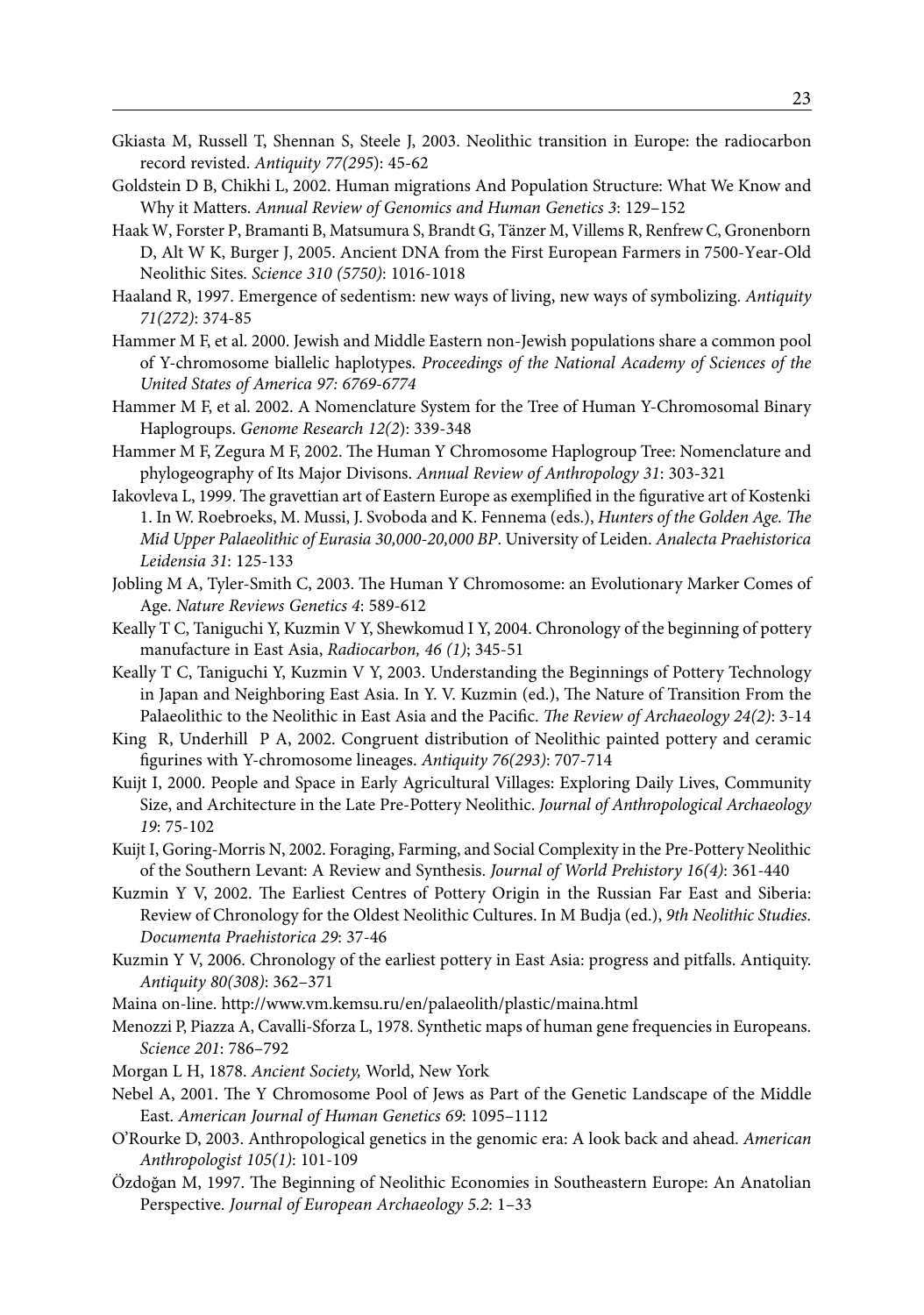- Pearson R, 2005. The social context of early pottery in the Lingnan region of south China. *Antiquity 79(306)*: 819-828
- Pereira L, Richards M, Goios A, Alonso A, Albarrán C, Garcia O, Behard. M., Gölge M., Hatina J., Al.-Gazali L., Bradley D. G., Macaulay V, Amorim A, 2005. High-resolution mtDNA evidence for the late-glacial resettlement of Europe from an Iberian refugium. *Genome Research 15*: 19-24
- Perićić M et al. 2005. High-Resolution Phylogenetic Analysis of Southeastern Europe Traces Major Episodes of Paternal Gene Flow among Slavic Populations. *Molecular Biology and Evolution 22(10)*: 1964-1975
- Peričić M, Barać Lauc L, Martinović Klarić I, Rajić Šikanjić P, Janićijević B, Rudan P, 2006. The role of Southeastern Europe (SEE) in origins and diffusion of major paternal lineages. In M Budja (2006) *13th Neolithic Studies. Documenta Praehistorica 33*: 11-16
- Perlès C, 2001. *The Early Neolithic in Greece*. *The first farming communities in Europe.* Cambridge World Archaeology. Cambridge University Press, Cambridge
- Perlès C, 2003. An Alternate (and old-fashioned) view of Neolithisation in Greece. In M Budja (ed.), 10th Neolithic Studies. *Documenta Praehistorica 30*: 99-114
- Perlès C, 2005. From the Near East to Greece: Let's reverse the focus Cultural elements that didn't transfer. In C Lichter (ed.), *How did farming reach Europe. Anatolian-European relations from the second half of the 7th through the first half of the 6th millennium calBC.* BYZAS 2. Veröffentlichungen des Deutschen Archäologischen Instituts Istanbul. Istanbul: 275-290
- Piazza A, 1993. Who are the Europeans? *Science 260*: 1767-1769
- Pinhasi R, 2006. Neolithic skull shapes and demic diffusion: a bioarchaeological investigation into the nature of the Neolithic transition. In M Budja (ed) 13<sup>th</sup> Neolithic Studies. *Documenta Praehistorica 33*: 61-70
- Pinhasi R, Foley R A, Mirazón Lahr M, 2000. Spatial and Temporal Patterns in the Mesolithic Neolithic Archaeological Record of Europe. In C Renfrew, K Boyle (eds.), *Archaeogenetics: DNA and the Population prehistory of Europe*. McDonald Institute Monographs, McDonald Institute for Archaeological Research, Cambridge: 45-56.
- Pinhasi R, Pluciennik M, 2004. A Regional Biological Approach to the Spread of Farming in Europe. *Current Anthropology 45. Supplement*: 59-82
- Pinhasi R, Fort J, Ammerman A J, 2005. Tracing the Origin and Spread of Agriculture in Europe. *PLoS Biology 3(12)*: 410-418
- Quintana-Murci L, et al. 2004. Where West Meets East: The Complex mt DNA Landscape of the Southwest and Central Asian Corridor. *American Journal of Human Genetics 74*: 827-845
- Renfrew C, 1987. *Archaeology and Language. The Puzzle of Indo-European Origins.* Penguin Books, London
- Renfrew C, 1996. Language families and the spread of farming. In D R Harrris (ed.), *The Spread of Agriculture and Pastoralism in Eurasia*. University College London (UCL) Press, London: 70-92
- Renfrew C, Forster P, Hurles M, 2000. The past within us. *Nature Genetics 26*: 253-254
- Richards M, 2000. Tracing European Founder Lineages in the Near Eastern mtDNA Pool. *American Journal of Human Genetics 67*: 1251-1276
- Richards M, 2003. The Neolithic Invasion of Europe. *Annual Review of Anthropology 32*: 135-162
- Richards M, Côrte-Real H, Forster P, Macaulay V, Wilkinson-Herbots H, Demaine A, Papiha S, Hedges R, Bandelt H-J,, Sykes B, 1996. Paleolithic and Neolithic Lineages in the European Mitochondrial Gene Pool. *American Journal of Human genetics 59*: 185-198
- Richards M, Macaulay V, 2000. Genetic Data and the Colonization of Europe: Genealogies and Founders. In C Renfrew, K Boyle (eds.), *Archaeogenetics: DNA and the Population prehistory of Europe*. McDonald Institute Monographs, McDonald Institute for Archaeology, Cambridge: 139- 151.
- Rodden R J, 1965. An Early Neolithic Village in Greece. *Scientific American 212(4)*: 82-88
- Rosenberg N A, Nordborg M, 2002. Genealogical Trees, Coalescent Theory and the Analysis of Genetic Polymorphisms. *Nature Reviews Genetics 3*: 380-390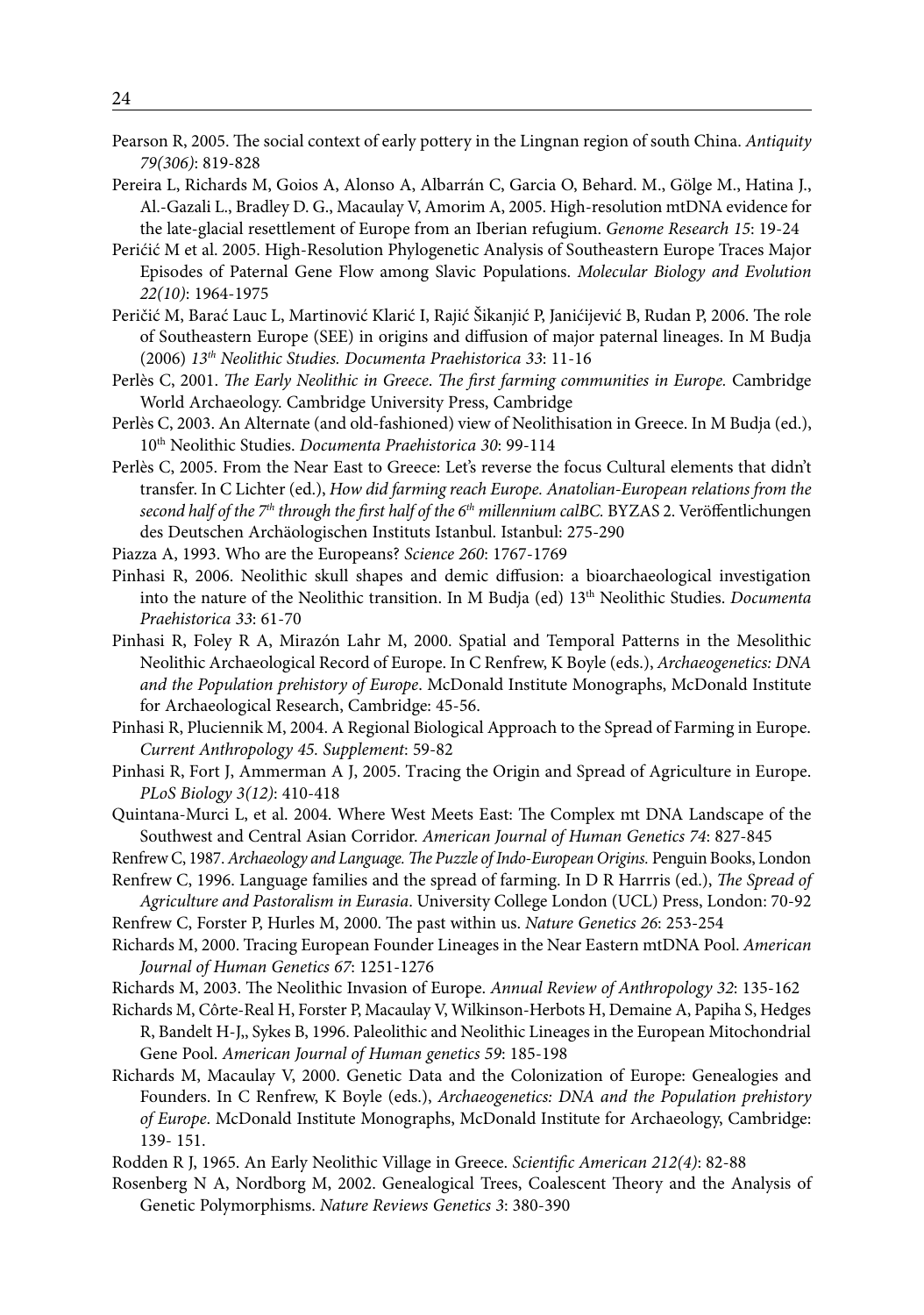Rosser Z H, et al. 2000. Y-Chromosomal Diversity in Europe Is Clinal and Influenced Primarily by Geography, Rather than by Language. *American Journal of Human Genetics 67*: 1526-1543

- Rootsi S, et al. 2004. Phylogeography of Y-Chromosome Haplogroup I Reveals Distinct Domains of Prehistoric Gene Flow in Europe. *American Journal of Human Genetics 75*: 128-137
- Rootsi S, 2006. Y-Chromosome haplogroup I prehistoric gene flow in Europe. In M Budja (2006) *13th Neolithic Studies. Documenta Praehistorica 33*: 17-20
- Semino O, et al. 2000. The Genetic Legacy of Paleolithic *Homo sapiens sapiens* in Extant Europeans: A Y Chromosome Perspective. *Science 290*: 1155-1159
- Semino O, et al. 2004. Origin, Diffusion, and Differentiation of Y-Chromosome Haplogroups E and J: Inferences on the Neolithization of Europe and Later Migratory Events in the Mediterranean Area. *American Journal of Human Genetics 74*: 1023–1034
- Soffer O, Vandiver P, 1997. The Ceramics from Pavlov I-1957 Excavation. In J Svoboda (ed.), *Pavlov I - Northwest. The Upper Palaeolithic Burial and its Settlement Context.* The Dolní Vĕstonice studies 4. Institute of Archaeology, Academy of Sciences of the Czech Republic, Brno: 383-402
- Soffer O, Adovasio J M, Hyland D C, 2000. The 'Venus' Figurines. Textiles, Basketry, Gender, and Status in the Upper Paleolithic. *Current Anthropology 41(4)*: 511- 537
- Soffer O, Adovasio J M, Illingworth J S, Amirkhanov H A, Praslov N D, Street M, 2000. Palaeolithic perishables made permanent. *Antiquity 74(286)***:** 812-821
- Sokal R R, Oden N L, Wilson C, 1991. Genetic evidence for the spread of agriculture in Europe by demic diffusion. *Nature 351*: 143–145
- Torroni A, Richards M, Macaulay V, Forster P, Villems R, 2000. mtDNA haplogroups and frequency patterns in Europe. *American Journal of Human Genetics 66*: 1173–1177
- Underhill P A, et al. 2000. Y chromosome sequence variation and the history of human populations. *Nature Genetics 26*: 358-361
- Underhill P A, Passarino G, Lin A A, Shen P, Mirazón Lahr M, Foley R A, Oefner P J, Cavalli-Sforza L L, 2001. The phylogeography of Y chromosome binary haplotypes and the origins of modern human populations. *Annals of Human Genetics 65*: 43-62
- Underhill P A, 2002. Inference of neolithic Population Histories using Y-chromosome Haplotypes. In P Bellwood, C Renfrew (eds.), *Examining the farming/language dispersal hypothesis*. McDonald Institute Monographs. McDonald Institute for Archaeology, Cambridge: 65-78
- van Andel H T, Runnels N C, 1995. The earliest farmers in Europe. *Antiquity 69/264*: 481-500
- Vasil'ev S A, 1985. Une statuette d'argile paléolithique de Sibérie du Sud. *L'Anthropologie 89/2*: 193-196
- Verpoorte A, 2001. *Places of Art, traces of Fire.* Archaeological Studies Leiden University 8 (Dolní Věstonice Studies 6). Faculty of Archaeology, University of Leiden & Institute of Archaeology, Academy of Sciences of the Czech Republic, Leiden, Brno.
- Zhao C, Wu X, 2000. The Dating of Chinese Early Pottery and Discussion of Some Related Problems. In M Budja (ed.), 7*th Neolithic Studies. Documenta Praehistorica 27*: 233-239
- Zhivotovsky L A, 2001. Estimating Divergence Time with the Use of Microsatellite Genetic Distances: Impacts of Population Growth and Gene Flow. *Molecular Biology and Evolution 18(5)*: 700–709
- Zhivotovsky L A, Rosenberg N A, Feldman M W, 2003. Features of Evolution and Expansion of Modern Humans, Inferred from Genomewide Microsatellite Markers. *American Journal of Human Genetics 72*: 1171–1186
- Zhivotovsky L A, et al. 2004. The effective mutation rate at Y Chromosome short tandem repeats, with application to human population-divergence time. *American Journal of Human Genetics 74*: 50–61
- Zhushchikhovskaya S I, 2005. *Prehistoric Pottery-making of the Russian Far East. BAR* International Series 1434. Archaeopress, Oxford.
- Zilhão J, 1993. The Spread of Agro-Pastoral Economies across Mediterranean Europe: A View from the Far West. *Journal of Mediterranean Archaeology 6*: 15-63